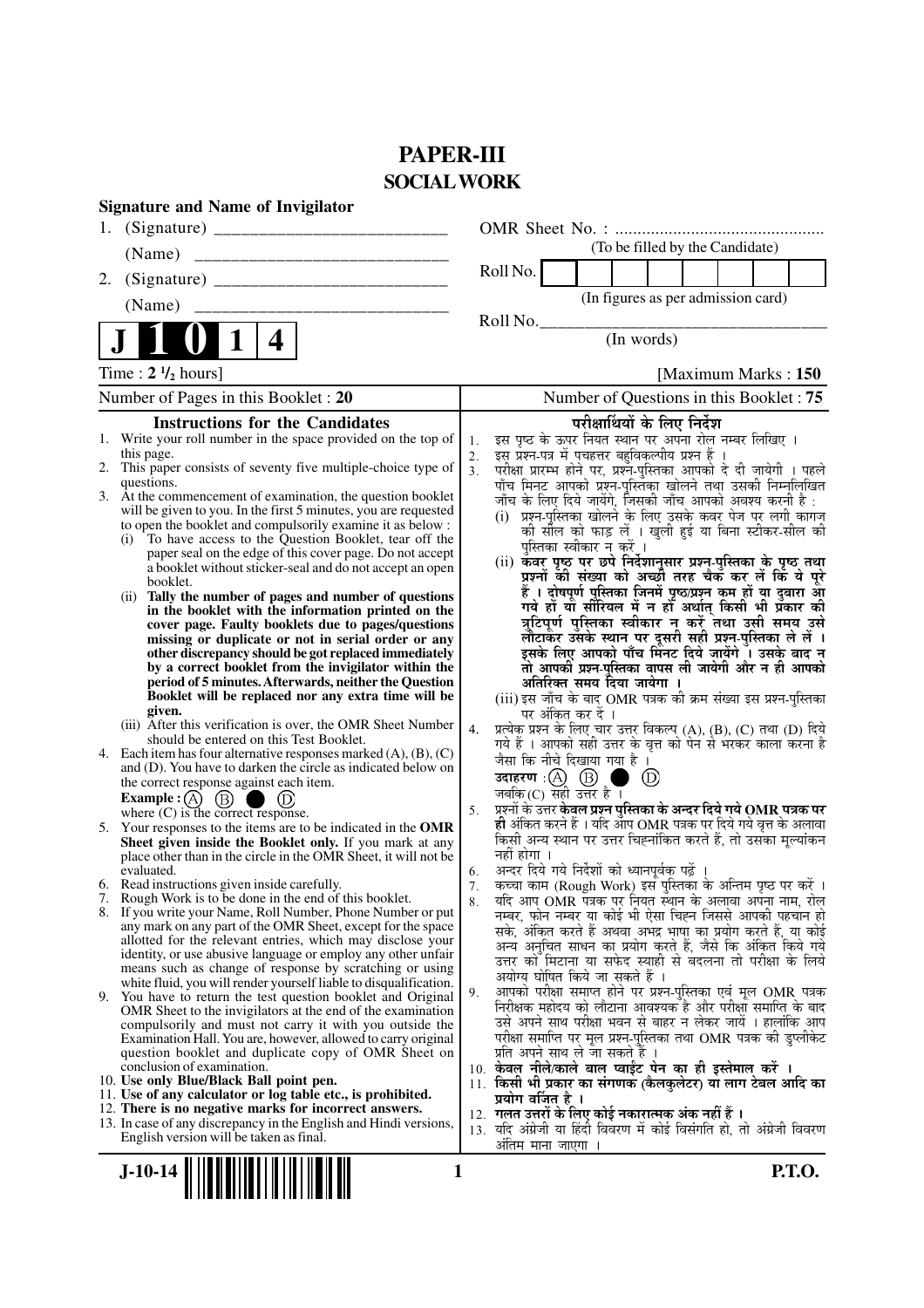#### **SOCIAL WORK Paper – III**

**Note :** This paper contains **seventy five (75)** objective type questions of **two (2)** marks each. **All** questions are compulsory.

- **1.** The mechanism which pushes the painful experiences into unconscious mind is
	- (A) Repression (B) Regression
	- (C) Projection (D) Aggression
- **2.** The employee Welfare Facilities available outside the organisation are called
	- (A) Intra-mural facilities
	- (B) Extra-mural facilities
	- (C) Extravagance
	- (D) None of the above
- **3.** The matriarchal family is also known as
	- (A) Father-centred
	- (B) Mother-centred
	- (C) Grandparents-centred
	- (D) Sibling-centred
- **4.** Data derived from ordinal scale is called as
	- (A) Metric data
	- (B) Non-metric data
	- (C) Numerical data
	- (D) Paired data
- **5.** One man marrying more than one woman is called as
	- (A) Polygyny
	- (B) Polyandry
	- (C) Monogamy
	- (D) Group Marriage
- **6.** The foundation for preparing the scholarly writing into a study is
	- (A) Sampling frame
	- (B) Literature review
	- (C) Research design
	- (D) Data analysis

## Paper-III 2 J-10-14

- **7.** Which one from below given options is termed as institutionalised inequality ?
	- (A) Social group
	- (B) Association
	- (C) Social stratification
	- (D) Social change
- **8.** Which are the techniques used in behaviour modification ?
	- 1. Impulsive Therapy
	- 2. Assertive Therapy
	- 3. Aversion Therapy
	- 4. Simple Extinction

## **Codes :**

- $(A)$  1 and 3
- (B) 1, 2 & 4
- $(C)$  2, 3 & 4
- (D) 1, 2, 3 & 4
- **9.** highlights the interrelationships between different people in the group.
	- (A) Sociogram
	- (B) Reciprocal model
	- (C) Differentiation
	- (D) Remedial model
- 
- 10. **theory** is used to find mental abilities of individual.
	- (A) Factor analysis
	- (B) Group factor
	- (C) Perceptual factor
	- (D) Memory factor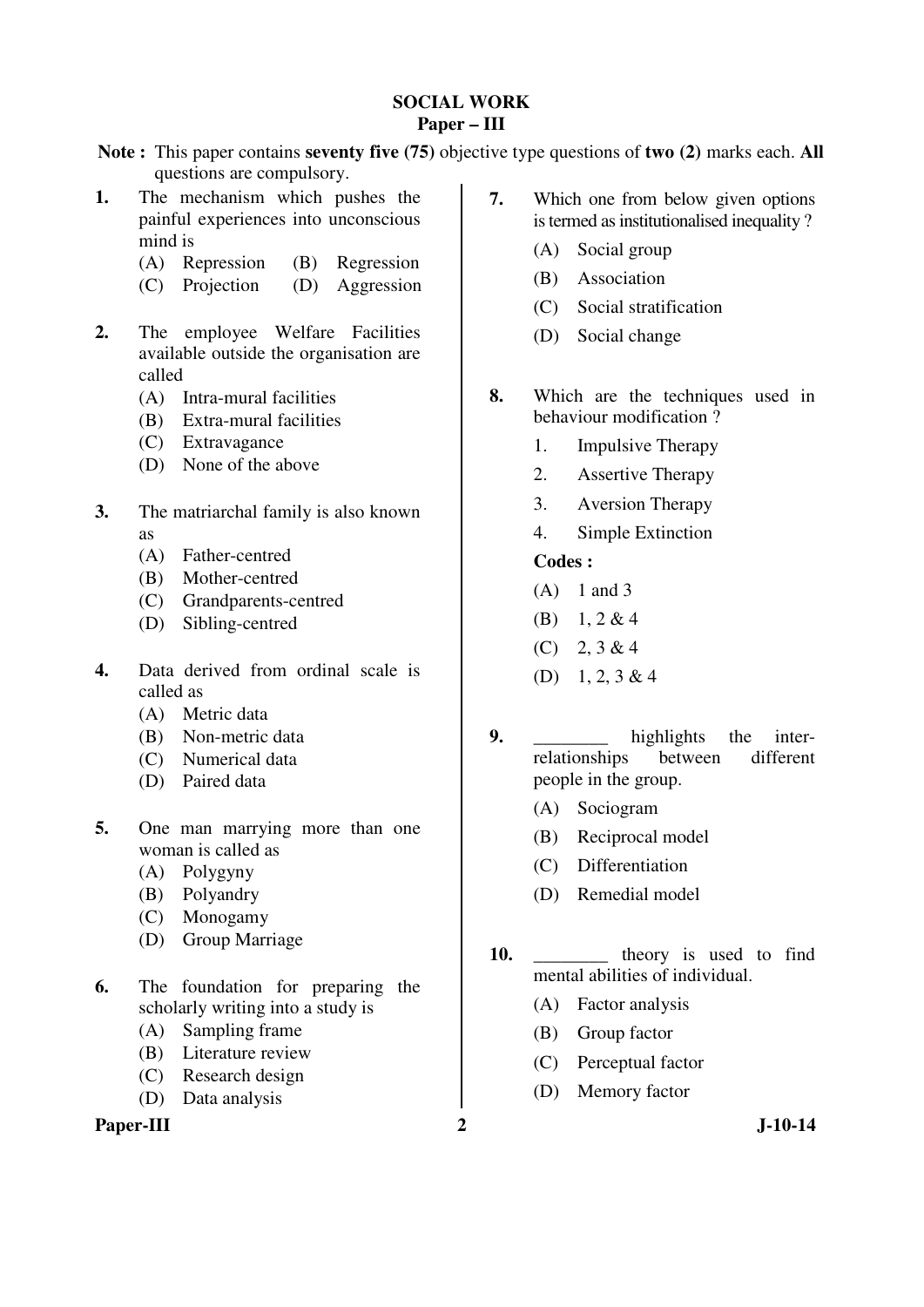## समाज कार्य

## प्रश्नपत्र – III

**1.** अचेतन मन में दु:खद अनुभवों को ढकेलने की क्रियाविधि  $(A)$  दमन  $(B)$  प्रतिगमन (C) प्रक्षेपण (D) आक्रमण 2. संगठन के बाहर उपलब्ध कर्मचारी कल्याण सविधाओं को क्या कहते हैं ?  $(A)$  इंट्रा-म्युरल फैसिलिटिज (B) एक्स्ट्रा-म्युरल फैसिलिटिज (C) एक्स्ट्रावैगेंस (D) उपर्युक्त में से कोई नहीं 3. मैट्रिआर्कल फैमिली को निम्नलिखित में से एक भी कहा जा सकता है  $(A)$  फादर सेंटर्ड  $(B)$  मदर सेंटर्ड (C) ग्रैंड पेरेंट्स सेंटर्ड (D) सिब्लिंग सेंटर्ड 4. ÞAHसूचक स्केल से प्राप्त आँकड़े को कहा जाता है (A) मेट्रिक डाटा (मापीय आँकड़े) (B) नॉन-मेट्रिक डाटा (गैर-मापीय आँकड़े) (C) न्युमेरिकल डाटा (संख्यात्मक आँकड़े) (D) पेयर्ड डाटा (यग्मित आँकडे) 5. **एक पुरुष द्वारा एक से अधिक स्त्रियों** से विवाह को कहा जाता है (A) पॉलीजिनी (B) पॉलीएंड़ी (C) मोनोगेमी (D) समूह विवाह 7. निम्नलिखित में से किस विकल्प को 'सांस्थानीकृत असमानता' (इंस्टीट्युशनलाइज्ड इनइक्वलिटी) कहा जाता है ?  $(A)$  सामाजिक समृह  $(B)$  साहचर्य (C) सामाजिक स्तरीकरण (D) सामाजिक परिवर्तन 8. व्यवहार-परिष्करण में किन तकनीकों का उपयोग किया जाता है ? 1. । आवेगी चिकित्सा  $2 \overline{a}$  निश्चयात्मक चिकित्सा 3. विमुखता चिकित्सा 4. सरल शमन कूट :  $(A)$  1 तथा 3  $(B)$  1, 2 तथा 4  $(C)$  2, 3 तथा 4  $(D)$  1, 2, 3 तथा 4 **9.** \_\_\_\_\_\_\_\_ ÃÖ´ÖæÆü Ûêú ×¾Ö׳֮®Ö ¾µÖ׌ŸÖµÖÖë Ûêú ²Öß"Ö †ÓŸÖÃÖÕ²ÖÓ¬Ö ÛúÖê ïÖ™ü Ûú¸üŸÖÖ Æîü … (A) समाज-आलेख (B) पारस्परिक मॉडल (C) विभेदन (D) उपचारी मॉडल स्**चना:** इस प्रश्नपत्र में **पचहत्तर (75)** बह-विकल्पीय प्रश्न हैं । प्रत्येक प्रश्न के **दो (2)** अंक हैं । सभी प्रश्न अनिवार्य हैं  $\ddot{\phantom{0}}$ 

- 6. विद्वतापर्ण लेखन को अध्ययन के रूप में तैयार करने का आधार है
	- $(A)$  प्रतिदर्श ग्रहण रचना
	- $(B)$  साहित्य समीक्षा
	- (C) शोध अभिकल्प
	- (D) ऑकडा-विश्लेषण

- 10. <sup>10.</sup> <sup>हिं</sup>सिद्धांत का उपयोग व्यक्तियों की मानसिक योग्यता का पता लगाने के लिए किया जाता $\perp$ 
	- $(A)$  कारक विश्लेषण
	- $(B)$  समूह कारक
	- (C) प्रत्यक्षज्ञानात्मक कारक
	- (D) स्मृति कारक

**J-10-14 3 Paper-III**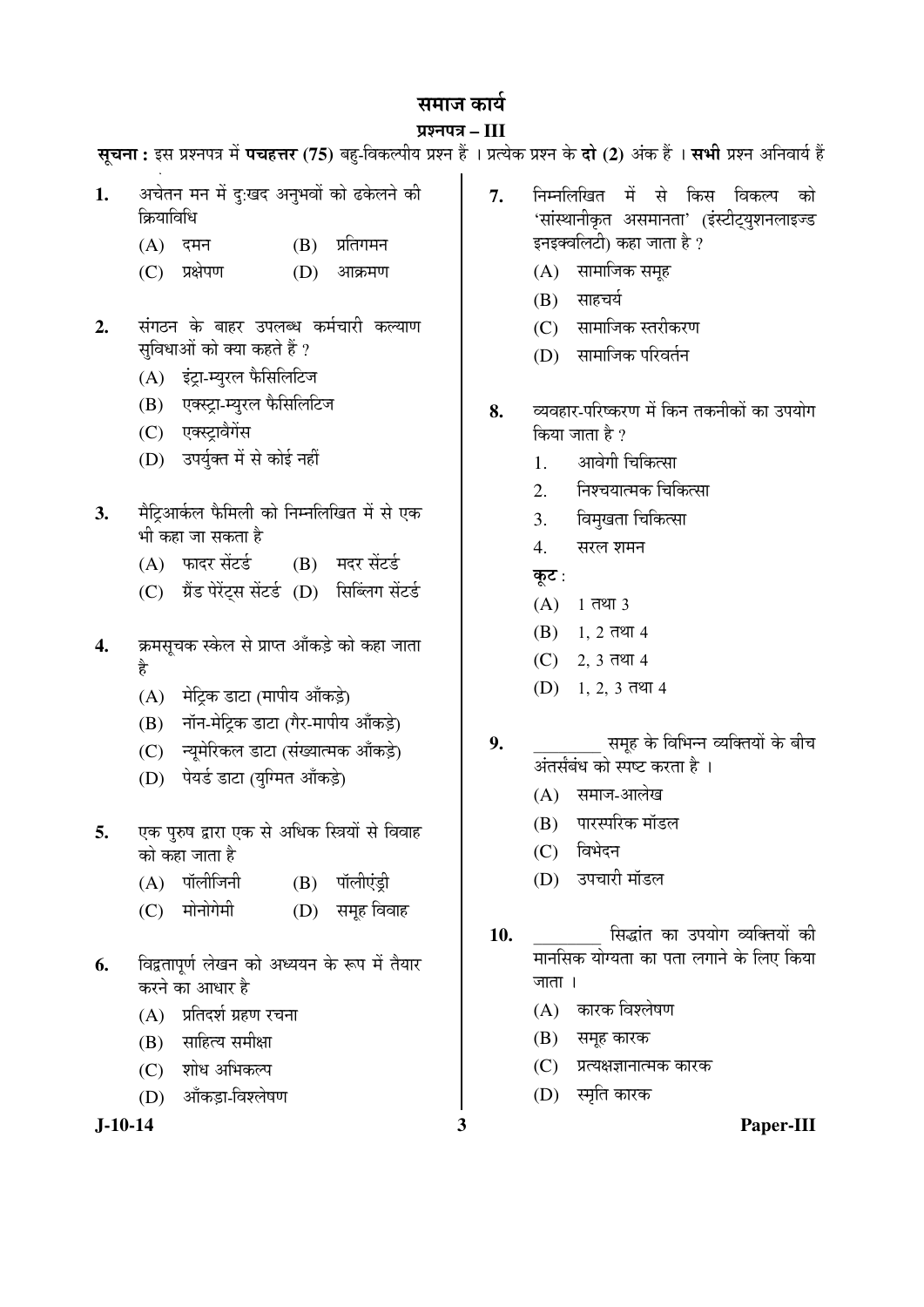- **11.** Main objective of Gandhi's concept of "Gram Swaraj" is
	- (A) Antyodaya
	- (B) Sarvodaya
	- (C) Bhagyodaya
	- (D) None of the above
- **12.** Which is not a principle of community organisation ?
	- (A) Principle of specific objectives
	- (B) Principle of Dissolution
	- (C) Principle of people's participation
	- (D) Principle of planning
- **13.** Who defined community as the smallest territorial group that can embrace all aspects of social life ?
	- (A) Kingsley Devis
	- (B) Bogardus
	- (C) R.M. MacIver
	- (D) Ogburn and Nimkoff
- **14.** Which of the following are important elements of social action ?
	- 1. Activeness of the community
	- 2. Democratic approach
	- 3. Understanding behaviour
	- 4. Community Resources
	- **Codes :**
	- $(A)$  1, 2 and 3 are correct.
	- (B) 1, 3 and 4 are correct.
	- $(C)$  1, 2 and 4 are correct.
	- (D) 2, 3 and 4 are correct.
- **15.** The National policy on child labour was declared in the year
	- (A) 1986 (B) 1992
	- (C) 1995 (D) 1987
- **16.** Under the Ministry of Labour, MES scheme stands for
	- (A) Mass Employment Skills
	- (B) Modular Employable Skills
	- (C) Modern Employment Skills
	- (D) Main Employable Skills

Paper-III **4** J-10-14

- **17.** Interactional (here and now) aspects of the client-therapist relationship in case work was emphasized by
	- (A) Sigmund Freud
	- (B) Otto Rank
	- (C) Florance Hollis
	- (D) Edwin J. Thomas
- **18.** 'Power' is gained whereas 'authority' is
	- (A) acquired
	- (B) possessed
	- (C) imposed
	- (D) Vested
- **19.** The acronymn UDHR stands for
	- (A) Universal Declaration on Human Resources
	- (B) Universal Development of Human Resources
	- (C) Universal Declaration of Human Rights
	- (D) United Nations Development Fund for Health and Rehabilitation
- **20.** Which among the following is not a feature of bureaucracy ?
	- (A) Chain of command
	- (B) Span of control
	- (C) Personality
	- (D) Specialization
- 21. **a** in London encouraged selfhelp during 1869 ?
	- (A) Poor law
	- (B) Social Care Council
	- (C) Community Chest
	- (D) Charity Organisation Society
- **22.** The purging of emotions is called as
	- (A) Mutual aid
	- (B) Catharsis
	- (C) Group cohesion
	- (D) Mastery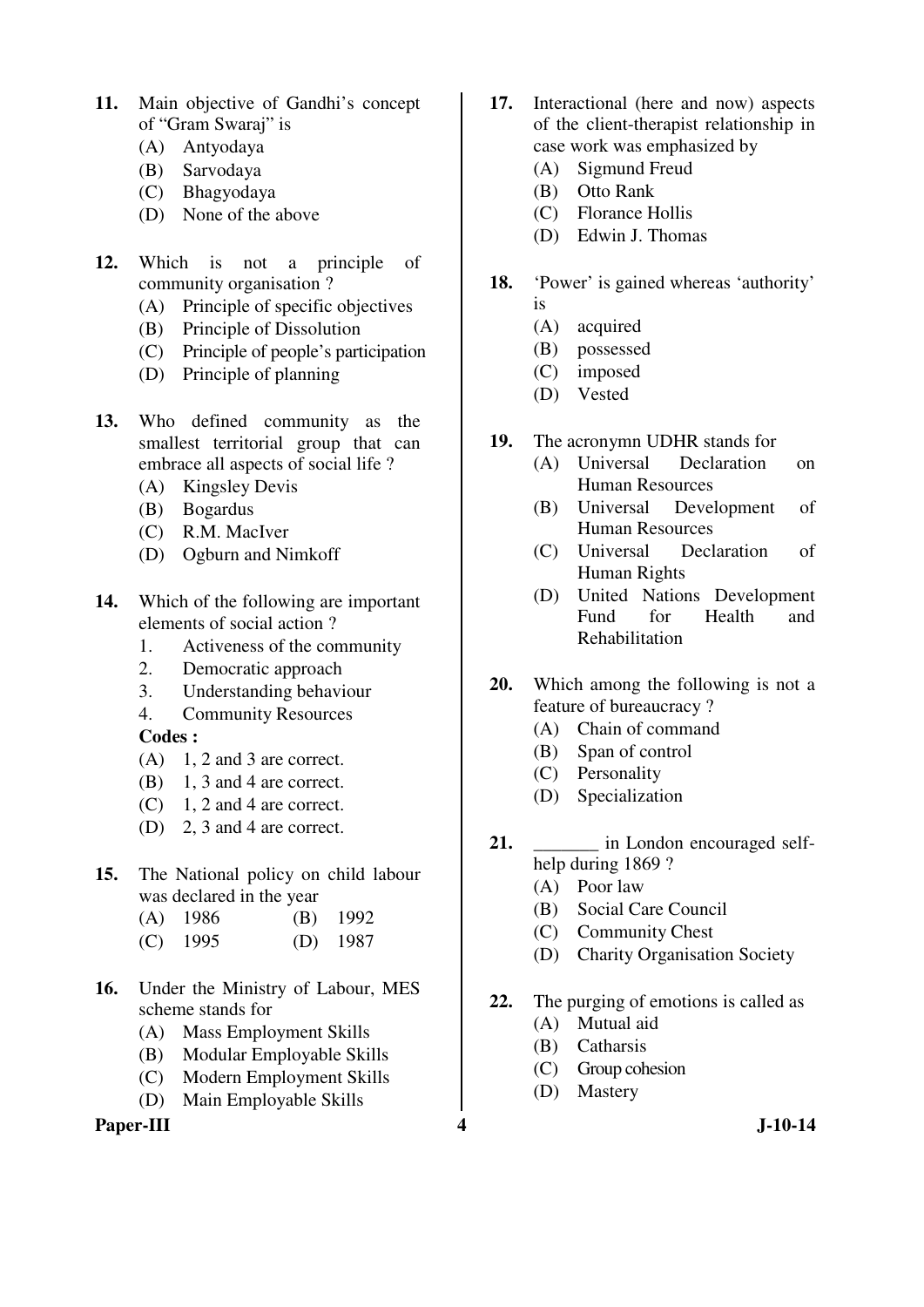- 11. गाँधीजी की 'ग्राम स्वराज' की संकल्पना का प्रमुख उद्देश्य है
	- (A) अंत्योदय
	- (B) सर्वोदय
	- (C) भाग्योदय
	- (D) उपर्युक्त में से कोई नहीं
- 12. FETHलिखित में से कौन सा, सामुदायिक संगठन का सिद्धांत नहीं है ?
	- (A) विशिष्ट उद्देश्यों का सिद्धांत
	- (B) विघटन का सिद्धांत
	- (C) जन सहभागिता का सिद्धांत
	- (D) नियोजन का सिद्धांत
- 1**3.** निम्नलिखित में से किसने समुदाय को 'सामाजिक जीवन के सभी पहलुओं को समाविष्ट करने वाले लघुतम प्रादेशिक-समूह' के रूप में परिभाषित किया है ?
	- (A) किंग्सले डेविस
	- (B) बोगार्डस
	- (C) आर.एम. मैकआइवर
	- (D) ऑगर्बर्न तथा निम्कॉफ
- 14. निम्नलिखित में से कौन से सामाजिक क्रिया के महत्त्वपूर्ण तत्त्व हैं ?
	- 1. समुदाय की सक्रियता
	- 2. लोकतांत्रिक उपागम
	- 3. व्यवहार को समझना
	- 4. सामुदायिक संसाधन
	- कुट $:$
	- $(A)$  1, 2 तथा 3 सही हैं।
	- (B) 1, 3 तथा 4 सही हैं।
	- (C) 1, 2 तथा 4 सही हैं ।
	- (D) 2, 3 तथा 4 सही हैं ।
- 15. बाल श्रम पर राष्ट्रीय नीति की घोषणा किस वर्ष की गई ?
	- (A) 1986 (B) 1992
	- (C) 1995 (D) 1987
- 16. श्रम मंत्रालय के अधीन एम.इ.एस. (MES) योजना का पुरा रूप क्या है ?
	- (A) मास इंप्लायमेंट स्किल्स
	- (B) मॉडुलर इंप्लायेबल स्किल्स
	- (C) मॉडर्न इंप्लायमेंट स्किल्स
	- (D) मेन इंप्लायेबल स्किल्स

- 17. वैयक्तिक कार्य में सेवार्थी-चिकित्सक संबंध के परस्पर क्रियात्मक (यहाँ और अभी) पक्ष पर किसने बल दिया था ?
	- $(A)$  सिगमण्ड फ्रॉयड
	- $(B)$  ऑटो रैंक
	- $(C)$  फ्लोरेंस होलिस
	- (D) एडविन जे. थोमस
- 18. सत्ता (पावर) प्राप्त की जाती है जबकि प्राधिकार (ऑथोरिटी)
	- $(A)$  अर्जित किया जाता है।
	- $(B)$  युक्त होता है।
	- $(C)$  आरोपित किया जाता है।
	- $(D)$  निहित होता है ।
- 19. परिवर्णी शब्द UDHR किसके लिए प्रयुक्त होता हे ?
	- (A) यनिवर्सल डिक्लेरेशन ऑन ह्यमेन रिसोर्सेज
	- (B) यूनिवर्सल डेवलप्मेंट ऑफ ह्यूमेन रिमोर्सेज
	- (C) यूनिवर्सल डिक्लेरेशन ऑफ ह्युमेन राइट्स
	- (D) यूनाइटेड नेशंस डेवलप्मेंट फंड फॉर हेल्थ ऐण्ड रिहैबिलिटेशन
- 20. ਜਿਸਕਿਰਿਯਿਗ में से कौन सा अधिकारी-तंत्र का गुण नहीं है ?
	- $(A)$  समादेश की शृंखला
	- (B) नियंत्रण की विस्तृति
	- (C) व्यक्तित्व
	- $(D)$  विशेषज्ञता
- 21. **इ.स. 1869 के दौरान निम्नलिखित में से** किसने लंदन में स्व-सहायता को प्रोत्साहित किया ?
	- (A) पुअर लॉ
	- (B) सोशल केयर कौंसिल
	- (C) कम्युनिटी चेस्ट
	- $(D)$  चेरिटी ऑर्गेनाइजेशन सोसाइटी
- 22. मनोभावों के रेचन को कहा जाता है
	- $(A)$  पारस्परिक सहायता
	- $(B)$  भाव-विरेचन
	- (C) समूह संशक्ति
	- $(D)$  पारंगतता

**J-10-14 5 Paper-III**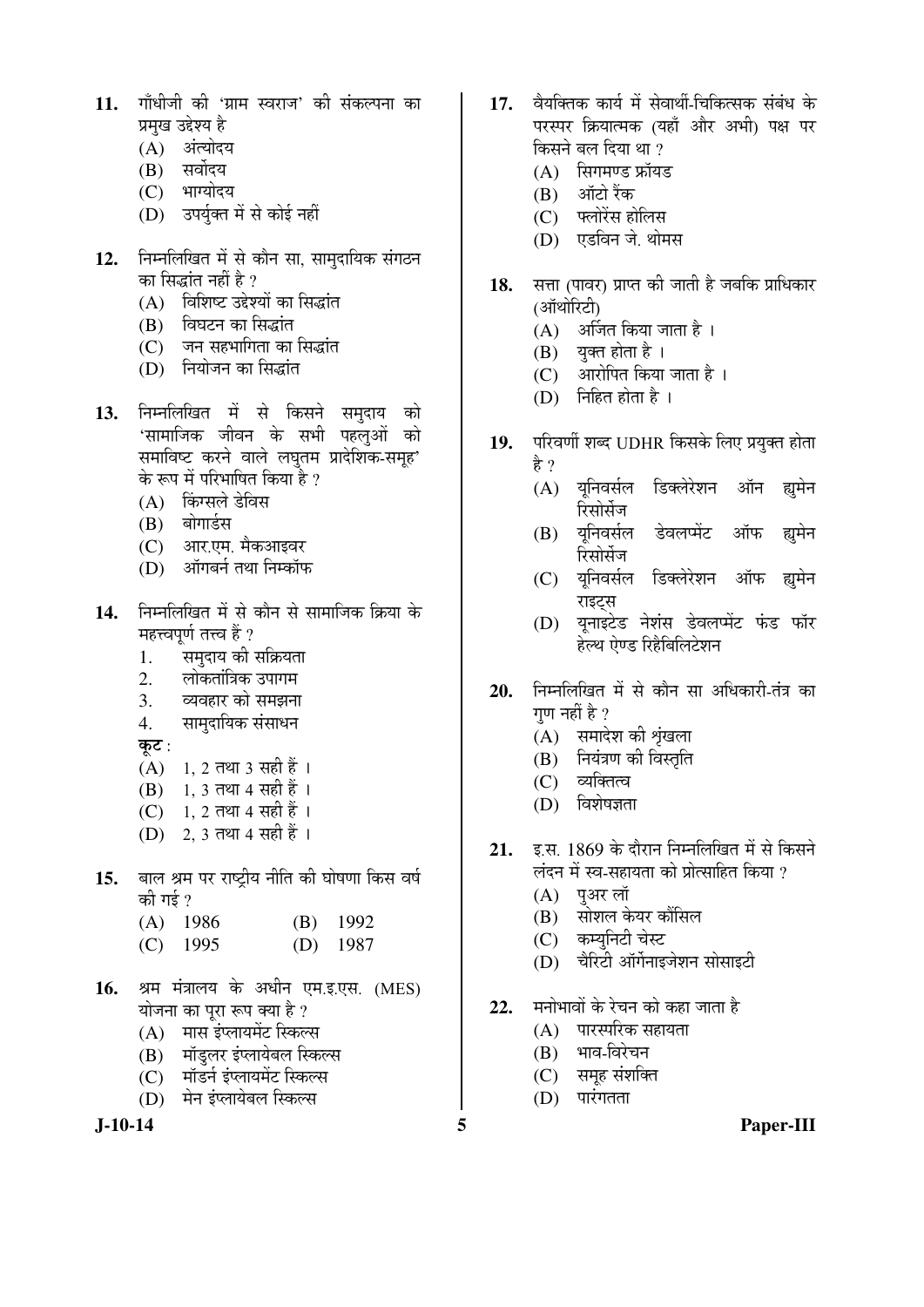**23.** The protection of Human Rights Act was passed in India in the year

| $(A)$ 1992 | $(B)$ 1991 |
|------------|------------|
| $(C)$ 1993 | $(D)$ 1994 |

- **24.** Asymmetrical distribution indicates
	- (A) Range
	- (B) Standard deviation
	- (C) Skewness
	- (D) Kurtosis
- **25.** Alfred Adler propagated
	- (A) Instinctive theory
	- (B) Social Urge Theory
	- (C) Self Actualization Theory
	- (D) Hierarchical Theory
- **26.** Profession selection is an example of
	- (A) Approach-approach Conflict
	- (B) Avoidance-avoidance Conflict
	- (C) Approach-avoidance Conflict
	- (D) Multiple-approach Conflict
- **27.** The discipline concerned with the statistical analysis and description of population composition is called
	- (A) Population dynamics
	- (B) Census
	- (C) Population studies
	- (D) Demography
- **28.** The prohibition of all forms of child labour is explained in
	- (A) Article 14 (B) Article 18
	- (C) Article 24 (D) Article 32
- **29.** The first Comprehensive Personality Theory given by Freud is
	- (A) Psycho Analytical Theory
	- (B) Psycho Social Theory
	- (C) Social Learning Theory
	- (D) Self Concept Theory

#### **Paper-III** 6 J-10-14

- **30.** The organised effort to solve social problems with the influence of social legislation is called as
	- (A) Social welfare
	- (B) Social Action
	- (C) Social change
	- (D) Social stratification
- **31.** The Developmental Policies which attempt to improve quality of life by centralising planning of goods and services needed by people are called as
	- (A) Collectivist (B) Analytical
	- (C) Elitist (D) Populist
- **32.** Social Development is
	- (A) a plea for larger allocation for social and welfare services
	- (B) an integrated view of Development
	- (C) an effort to provide ad-hoc growth targets in each of the separate sector of planning
	- (D) planning exclusively concerned with social services
- **33.** Emotional insulation
	- (A) is covering himself from physical threats
	- (B) involves the justification for inappropriate behaviour
	- (C) is a manoeuvre aimed at withholding an emotional investment in a desired but unlikely outcome
	- (D) involves the use of abstractions as a way of avoiding feelings and distancing one's self from emotional pain
- **34.** The attempt made by the social worker to measure the group experience in fulfilling the objectives is called as
	- (A) Planning (B) Intervention (C) Evaluation (D) Termination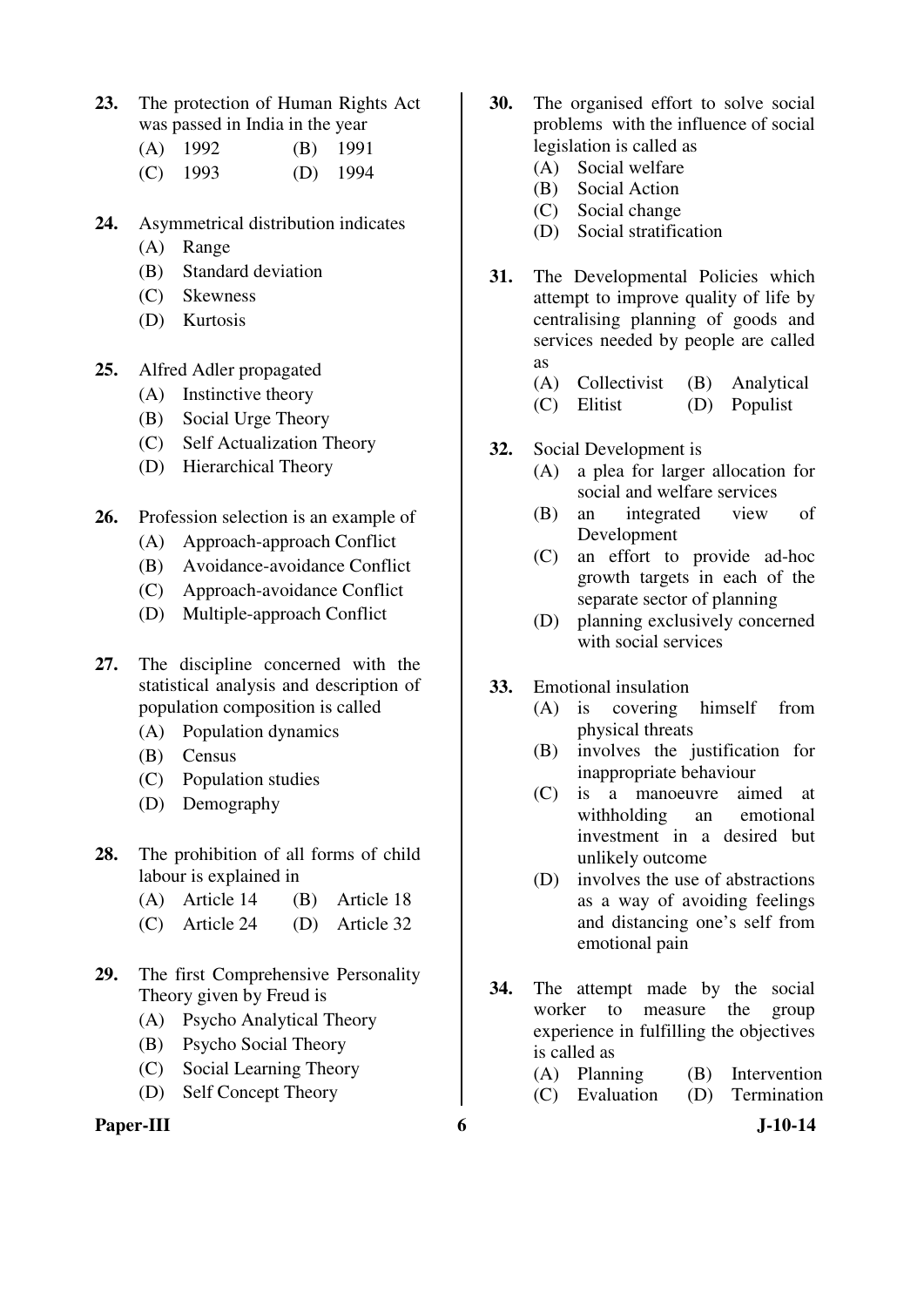- 23. भारत में मानव अधिकार संरक्षण अधिनियम किस वर्ष पारित हुआ था ?
	- (A) 1992 (B) 1991
	- (C) 1993 (D) 1994
- 24. ¥असममित वितरण सूचित करता है
	- $(A)$  परास  $(B)$  मानक विचलन
	- (C) ¾ÖîÂÖ´µÖ (D) ¾ÖÛÎúŸÖÖ-´ÖÖ¡ÖÖ
- 25. अल्फ्रेड एडलर ने किसका प्रचार-प्रसार किया ?
	- (A) मलप्रवृत्तिक सिद्धांत
	- (B) सामाजिक अंत:प्रेरण सिद्धांत
	- (C) आत्मसिद्धि सिद्धांत
	- (D) पदानुक्रमिक सिद्धांत
- 26. व्यवसाय चयन निम्नलिखित में से किसका एक उदाहरण है ?
	- $(A)$  उपागम-उपागम द्वंद्व
	- (B) परिहार-परिहार द्वंद्व
	- (C) उपागम-परिहार द्वंद्व
	- (D) बहु-उपागम द्वंद्व
- 27. जनसंख्या संघटन के सांख्यिकीय विश्लेषण तथा वर्णन से संबंधित ज्ञानशास्त्र निम्नलिखित में से कौन सा $\boldsymbol{\hat{\varepsilon}}$  ?
	- $(A)$  जनसंख्या गतिकी
	- $(B)$  जनगणना
	- (C) जनसंख्या अध्ययन
	- $(D)$  जनांकिकी
- 28. बाल श्रम के सभी रूपों के निषेध का स्पष्टीकरण किस अनुच्छेद में किया गया है ?
	- $(A)$  अनुच्छेद 14  $(B)$  अनुच्छेद 18
	- (C) अनुच्छेद 24 (D) अनुच्छेद 32
- 29. फ्रायड द्वारा प्रतिपादित प्रथम विस्तृत व्यक्तित्व सिद्धांत कौन सा है ?
	- (A) मनोविश्लेषणात्मक सिद्धांत
	- $(B)$  गम:सामाजिक सिद्धांत
	- (C) सामाजिक अधिगम सिद्धांत
	- $(D)$  आत्मधारणा सिद्धांत

- **30.** सामाजिक विधि निर्माण के प्रभाव के साथ<br>सामाजिक समस्याओं को सलझाने के सामाजिक समस्याओं को सब्यवस्थित प्रयास को कहते हैं
	- $(A)$  समाज कल्याण
	- $(B)$  सामाजिक क्रिया
	- (C) सामाजिक परिवर्तन
	- (D) सामाजिक स्तरीकरण
- 31. लोगों के लिए आवश्यक सामग्रियों और सेवाओं केन्द्रीकृत नियोजन द्वारा जीवन की गुणवत्ता को संवर्धित करने का प्रयत्न करने वाली विकासमुलक नीतियों को कहते हैं
	- $(A)$  समुहवादी
	- (B) विश्लेषणात्मक
	- (C) अभिजनवादी
	- (D) लोक-प्रियिकरणवादी
- 32. सामाजिक विकास है
	- $(A)$  सामाजिक एवं कल्याण सेवाओं के लिए वृहत्तर विनिधान की दलील
	- (B) विकास का समाकलित दृष्टिकोण
	- (C) नियोजन के पृथक पृथक क्षेत्रों में से प्रत्येक क्षेत्र में तदर्थ-विकास-लक्ष्य उपलब्ध कराने का एक प्रयास
	- (D) सामाजिक सेवाओं के लिए पूर्णत: लक्षित नियोजन
- 33. संवेगात्मक विलगन
	- (A) शारीरिक खतरों से स्वयं को सुरक्षित रखना है ।
	- (B) में अनुपयुक्त व्यवहार की युक्तियुक्तता सिद्ध करना शामिल है ।
	- $(C)$  एक यक्तिचालन है. जिसका उद्देश्य है. एक इच्छित परन्तु असंभावित परिणाम को प्राप्ति के लिए संवेगात्मक निवेश को रोकना ।
	- (D) में अपने आप को संवेगात्मक पीड़ा से दूर करने तथा अनुभूतियों को टालने के लिए पृथकीकरण का उपयोग शामिल है ।
- 34. उद्देश्यों की प्राप्ति में समूह के अनुभव को मापने के लिए सामाजिक कार्यकर्ता द्वारा किया गया प्रयास
	- (A) नियोजन (B) हस्तक्षेप
	- (C) मुल्यांकन (D) समापन

**J-10-14 7 Paper-III**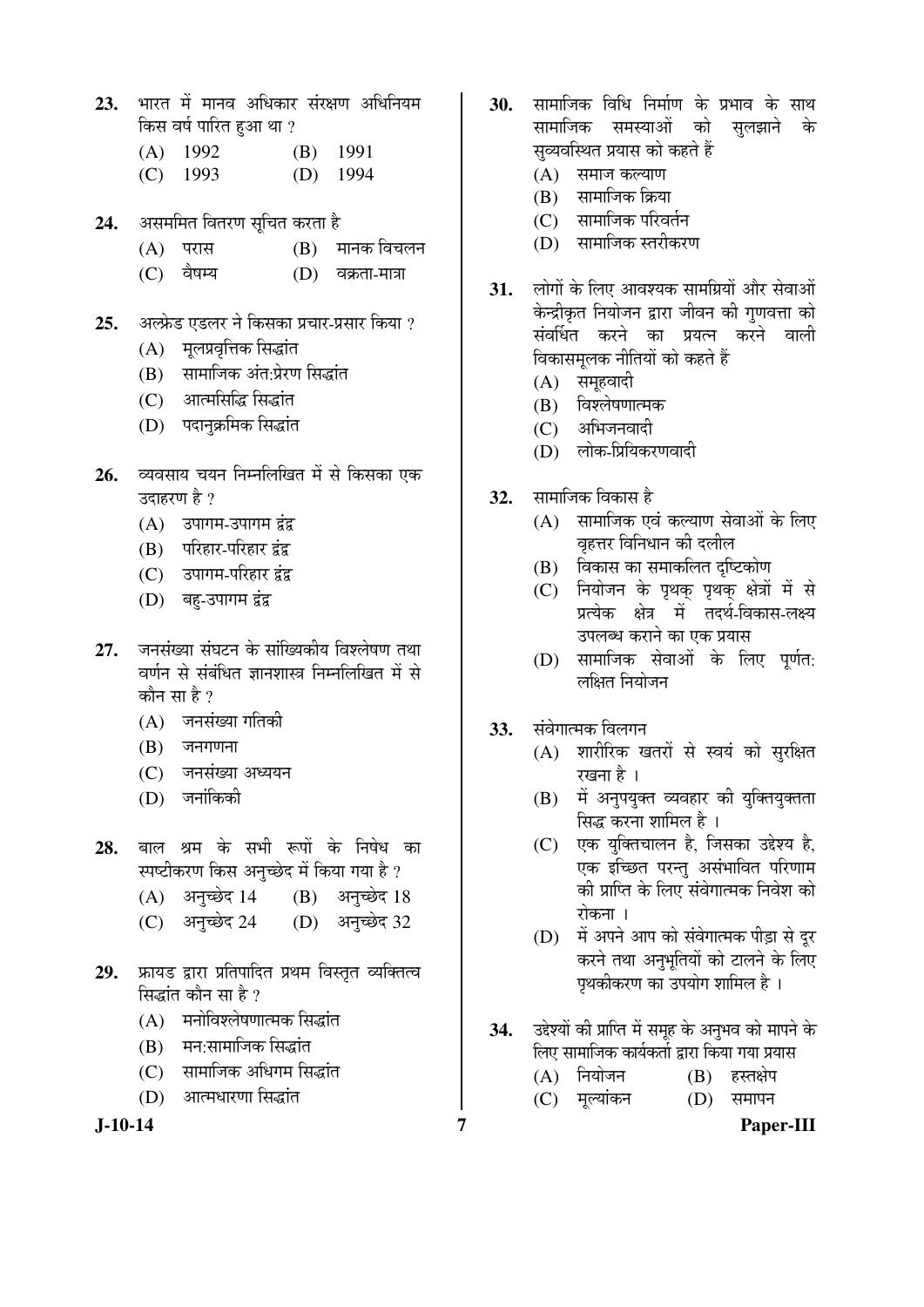- **35.** The foundation for the documentation of a programme is
	- (A) Assessment (B) Accountability
	- (C) Monitoring (D) Evaluation
- **36.** The "Key Village" Scheme focuses on
	- (A) Livestock (B) Agriculture
	- (C) Irrigation (D) All the above
- **37.** Social casework is primarily used by professional social workers to help individual and families to deal with
	- (A) Interpersonal problems
	- (B) Inter-group conflicts
	- (C) Family condition
	- (D) Inter-community problems
- **38.** Repression refers to
	- (A) a mental process in which extremely threatening and painful thoughts are excluded from the consciousness
	- (B) a mental state in which person feels self satisfaction
	- (C) a mental state in which person hits himself
	- (D) a mental process in which a person blames himself
- **39.** Which factor is responsible for social disorganization ?
	- (A) Social process
	- (B) Cultural-lag
	- (C) Conflicting values
	- (D) All the above
- **40.** The forces that result from the interactions of group members are often referred to as
	- (A) Group Conflict
	- (B) Group Dynamics
	- (C) Interpersonal intervention
	- (D) Leadership conflict

#### **Paper-III** 8 J-10-14

- **41.** Which one of the following is not a therapeutic group ?
	- (A) Peer mentor group for drug deaddiction
	- (B) Hobby group in a school for children
	- (C) Guided recreational group for juvenile offenders
	- (D) Treatment group of children having behavioural disorders.
- **42.** The Article of Indian Constitution that defined – 'Scheduled Tribes', is (A) Article 366 (B) Article 365 (C) Article 364 (D) Article 363
- **43.** Which of the following is an Ascribed Status ?
	- (A) Teacher (B) Doctor
	- (C) Female (D) Lawyer
- **44.** Recognition of one's emotions and their effect is called as
	- (A) Emotional Awareness
	- (B) Emotional stability
	- (C) Emotional Affection
	- (D) Emotional Motivation
- **45.** The main objective of communication is
	- (A) Information
	- (B) Personality development
	- (C) Management
	- (D) Leadership
- **46.** Village social mapping is a popular method of
	- (A) Participatory research
	- (B) Participatory action research
	- (C) Participatory Rural Appraisal
	- (D) All the above
- **47.** The observation of one's own mental and emotional process is called as
	- (A) Self observation
	- (B) Introspection
	- (C) Retrospection
	- (D) Physical sensation
-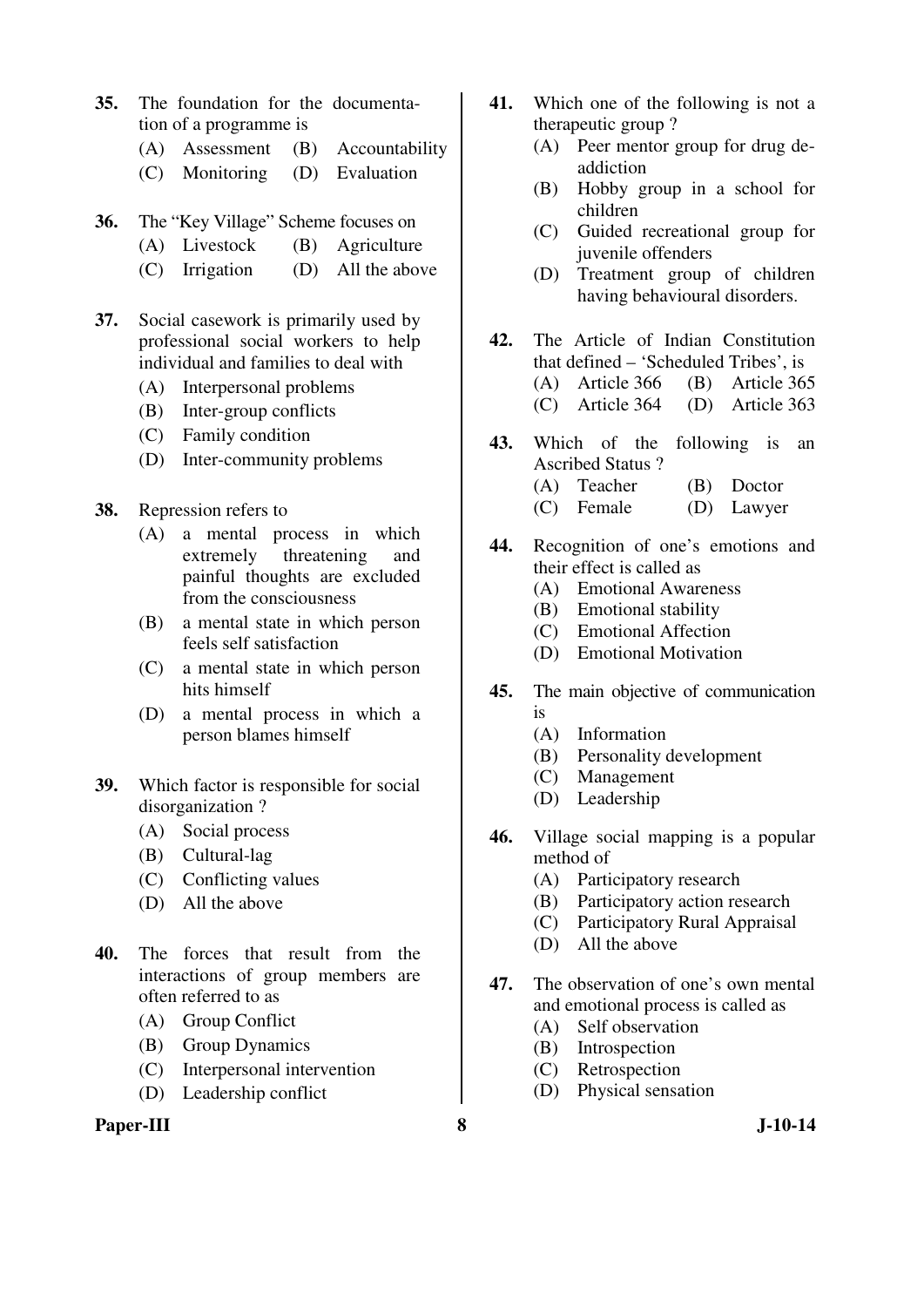- 35. **किसी कार्यक्रम के प्रलेखन के लिए** आधार
	- $(A)$  निर्धारण  $(B)$  जवाबदेही
	- (C) मॉनिटर करना (D) मुल्यांकन
- **36.** 'की-विलेज' योजना किस पर संकेंद्रित है ?
	- $(A)$  पशुधन
	- $(B)$  कृषि
	- (C) सिंचाई
	- (D) उपर्युक्त सभी पर
- **37.** व्यावसायिक समाज कार्यकर्ताओं द्वारा सामाजिक वैयक्तिक सेवाकार्य का उपयोग प्रमुख रूप से <u>व्यक्ति तथा परिवारों की किन समस्याओं में</u> सहायता के लिए किया जाता है ?
	- $(A)$  अंतर्वेयक्तिक समस्याएँ
	- (B) अंतर्समूह द्वंद्व
	- (C) पारिवारिक परिस्थिति
	- (D) अंतर सामदायिक समस्याएँ
- 38. दमन निम्नलिखित में से किसे संदर्भित करता है ?
	- $(A)$  एक मानसिक प्रक्रिया जिसमें उग्र रूप से भयावह तथा दु:खदायी विचारों को चेतना से हटा दिया जाता है ।
	- (B) एक मानसिक अवस्था जिसमें व्यक्ति आत्म-संतोष का अनुभव करता है ।
	- (C) एक मानसिक अवस्था जिसमें व्यक्ति स्वयं को चोट पहुँचाता है ।
	- (D) एक मानसिक प्रक्रिया जिसमें व्यक्ति स्वयं को दोषी ठहराता है ।
- 39. निम्नलिखित में कौन सा कारण सामाजिक विघटन के लिए जिम्मेवार है ?
	- $(A)$  सामाजिक प्रक्रिया
	- (B) सांस्कृतिक-पश्चता
	- (C) विरोधी मूल्य
	- (D) उपर्यक्त सभी
- 40. समूह के सदस्यों की परस्परक्रिया से उत्पन्न बलों को बहधा कहा जाता है
	- $(A)$  समूह द्वंद्व
	- (B) समूह गतिकी
	- (C) अंतर्वेयक्तिक हस्तक्षेप
	- (D) नेतृत्व द्वंद्व

- 41. निम्नलिखित में से कौन सा एक चिकित्सकीय समूह नहीं है ?
	- $(A)$  मादक दवाओं की लत छुड़ाने वाला परामर्शक समसमूह
	- (B) बच्चों के विद्यालय में शगल समूह
	- (C) बाल अपराधियों के लिए निर्देशित <sup>.</sup>मनोविनोदात्मक समृह
	- (D) व्यवहारपरक विकार से ग्रसित बच्चों का उपचार समह
- 42. भारत के संविधान के किस अनुच्छेद में अनुसूचित जनजातियों को परिभाषित किया गया है ?<br>(A) अनुच्छेद 366 (B) अनुच्छेद 365
	- $(A)$  अनुच्छेद 366
	- (C) अनुच्छेद 364 (D) अनुच्छेद 363
- 43. निम्नलिखित में से कौन सी एक नैसर्गिक स्थिति हे ?
	- $(A)$  शिक्षक  $(B)$  डॉक्टर
	- (C) स्त्री (D) वकील
- 44. अपने मनोभावों तथा उनके प्रभाव को पहचानना क्या कहलाता है ?
	- $(A)$  संवेगात्मक अभिज्ञता
	- (B) संवेगात्मक स्थिरता
	- (C) संवेगात्मक अनुराग
	- (D) संवेगात्मक अभिप्रेरण
- 45. भाव-सम्प्रेषण का प्रमुख उद्देश्य है
	- $(A)$  सूचना
	- $(B)$  व्यक्तित्व विकास
	- $(C)$  प्रबंधन
	- (D) नेतृत्व
- **46.** ग्राम्य सामाजिक मानचित्रण, की एक लोकप्रिय विधि है ।
	- $(A)$  सहभागी शोध
	- (B) सहभागी क्रियात्मक शोध
	- (C) सहभागी ग्रामीण मुल्यांकन
	- (D) उपर्युक्त सभी
- 47. Þबयं अपनी मानसिक एवं संवेगात्मक प्रक्रिया के प्रेक्षण को कहते हैं
	- $(A)$  आत्म-प्रेक्षण
	- $(B)$  अंतर्निरीक्षण
	- (C) पश्चावलोकन
	- (D) भौतिक इंद्रियसंवेदन

**J-10-14 9 Paper-III**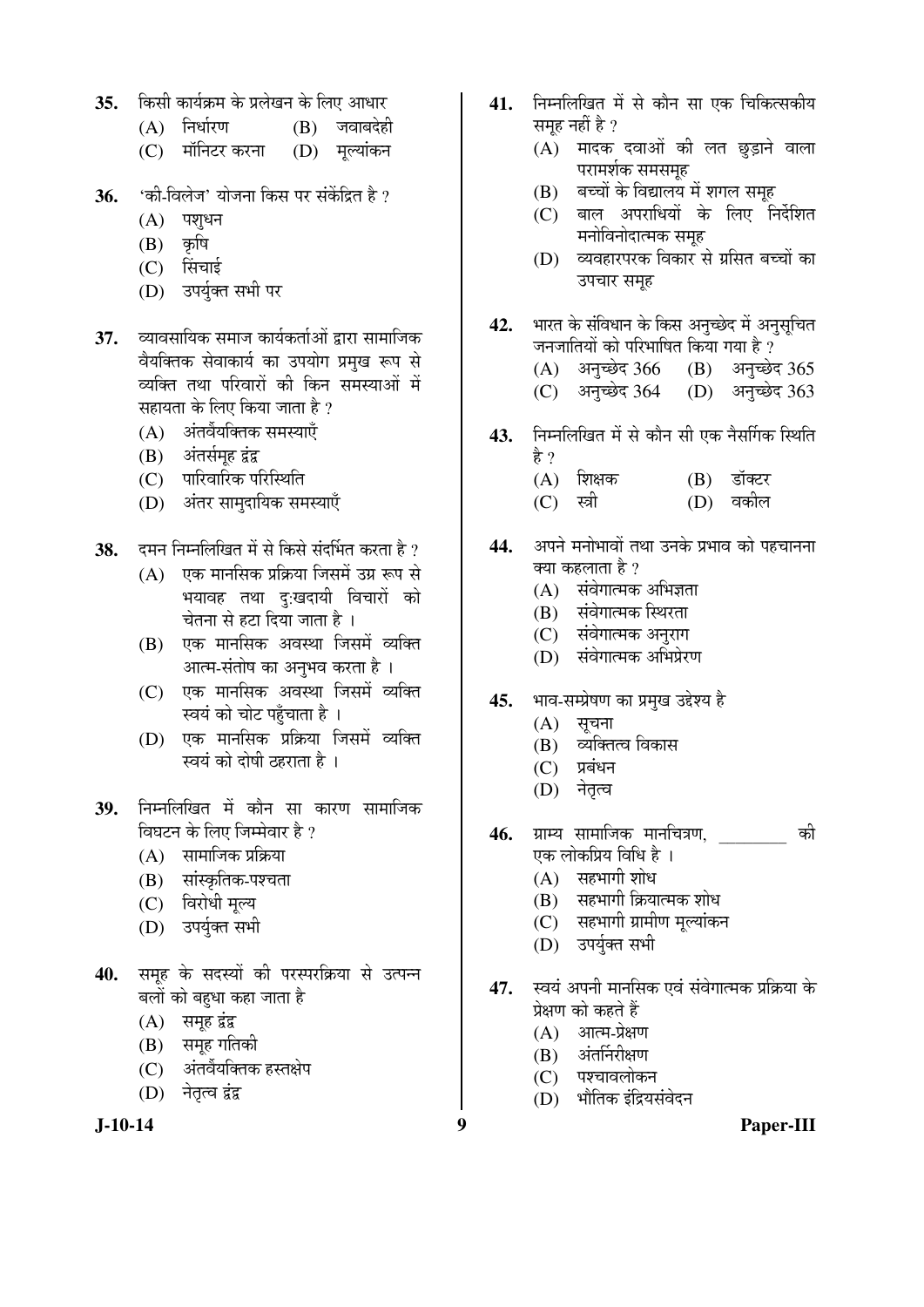- **48.** Ideas of consciousness that is not able to measure is
	- (A) Behaviourism
	- (B) Functionalism
	- (C) Structuralism
	- (D) None of the above

## **49.** Tolerance refers to

- (A) a condition where the drug user needs more and more of the drug to experience the same effect
- (B) a condition where the spouse of the addict continuously tolerate the drug use
- (C) a condition when society approves the use of drug due to compulsion of life saving of the user
- (D) A condition when a community allows the drug user to continue using drug with approved norms
- **50.** Match List I with List II and select the correct answers from the codes given below :

| $List-I$ |               | $List-II$            |
|----------|---------------|----------------------|
|          | $\sim$ $\sim$ | $\sim$ $\sim$ $\sim$ |

| a. National Food  | 1. 1970 |
|-------------------|---------|
| Security Act      |         |
| h Contract Labour | 2008    |

- b. Contract Labour (Regulation and Abolition) Act 2. 2008
- c. RTI Act 3. 2013 d. Unorganised Workers' 4. 2005 Social Security Act
- **Codes :**

|     | a | b | c | d |
|-----|---|---|---|---|
| (A) | 3 | 1 | 2 | 4 |
| (B) | 2 | 3 | 4 |   |
| (C) | 3 | 1 | 4 | 2 |
| (D) | 4 |   | 3 | 2 |

| Paper-III | $J-10-14$ |
|-----------|-----------|
|           |           |

**51.** Match List – I with List – II and select the correct answers from the codes given below :

|     | codes given below: |              |                          |                |            |
|-----|--------------------|--------------|--------------------------|----------------|------------|
|     |                    | $List-I$     |                          |                | List - II  |
|     | a. Social Conflict |              |                          | 1.             | George     |
|     | Theory             |              |                          |                | Homans     |
| b.  | Theory of          |              |                          | 2.             | Karl Marx  |
|     | Cultural Lag       |              |                          |                |            |
|     | c. Theory of       |              |                          | 3.             | E.M.       |
|     | Differential       |              |                          |                | Sutherland |
|     | Association        |              |                          |                |            |
|     | d. Social Exchange |              |                          | -4.            | William    |
|     | Theory             |              |                          |                | Ogburn     |
|     | <b>Codes:</b>      |              |                          |                |            |
|     | a                  | b            |                          | d              |            |
| (A) | 3                  |              | $\overline{\mathcal{L}}$ | $\overline{2}$ |            |
| B   | $\overline{4}$     | $\mathbf{1}$ | $\frac{3}{3}$            | $\overline{2}$ |            |
|     | 2                  | 4            |                          | $\mathbf{1}$   |            |
|     | $\mathbf{1}$       | 2            |                          | 3              |            |
|     |                    |              |                          |                |            |

**52.** Match List – I with List – II and select the correct answer from the codes given below :

| Richmond    |
|-------------|
| Allen Rubin |
|             |
|             |
|             |
|             |
|             |
|             |
|             |

**53.** Match List – I with List – II and select the correct answers from the codes given below :

(D) 1 2 4 3

|                                                   |                      | $List-I$                                   |                |                  | $List - II$  |
|---------------------------------------------------|----------------------|--------------------------------------------|----------------|------------------|--------------|
|                                                   | a. Classical         |                                            |                | 1.               | Ivan Pavlov  |
|                                                   | Conditioning         |                                            |                |                  |              |
|                                                   | b. Operant           |                                            |                | 2.               | B.F. Skinner |
|                                                   | conditioning         |                                            |                |                  |              |
| $c_{\cdot}$                                       | Theory of insight 3. |                                            |                |                  | Edward       |
|                                                   | learning             |                                            |                |                  | Thorndike    |
|                                                   | d. Trial and Error   |                                            |                | $\overline{4}$ . | Kohler       |
|                                                   | Theory               |                                            |                |                  |              |
|                                                   | <b>Codes:</b>        |                                            |                |                  |              |
|                                                   | a                    | b                                          | c              | d                |              |
| (A)                                               |                      |                                            | $\overline{4}$ | 3                |              |
| ΈB)                                               | $\overline{2}$       |                                            |                | 1                |              |
| $\left(\begin{matrix} 1 \\ 0 \end{matrix}\right)$ |                      |                                            |                |                  |              |
|                                                   |                      |                                            | 3              |                  |              |
|                                                   |                      | $\begin{array}{c} 2 \\ 3 \\ 2 \end{array}$ | $rac{4}{3}$    |                  |              |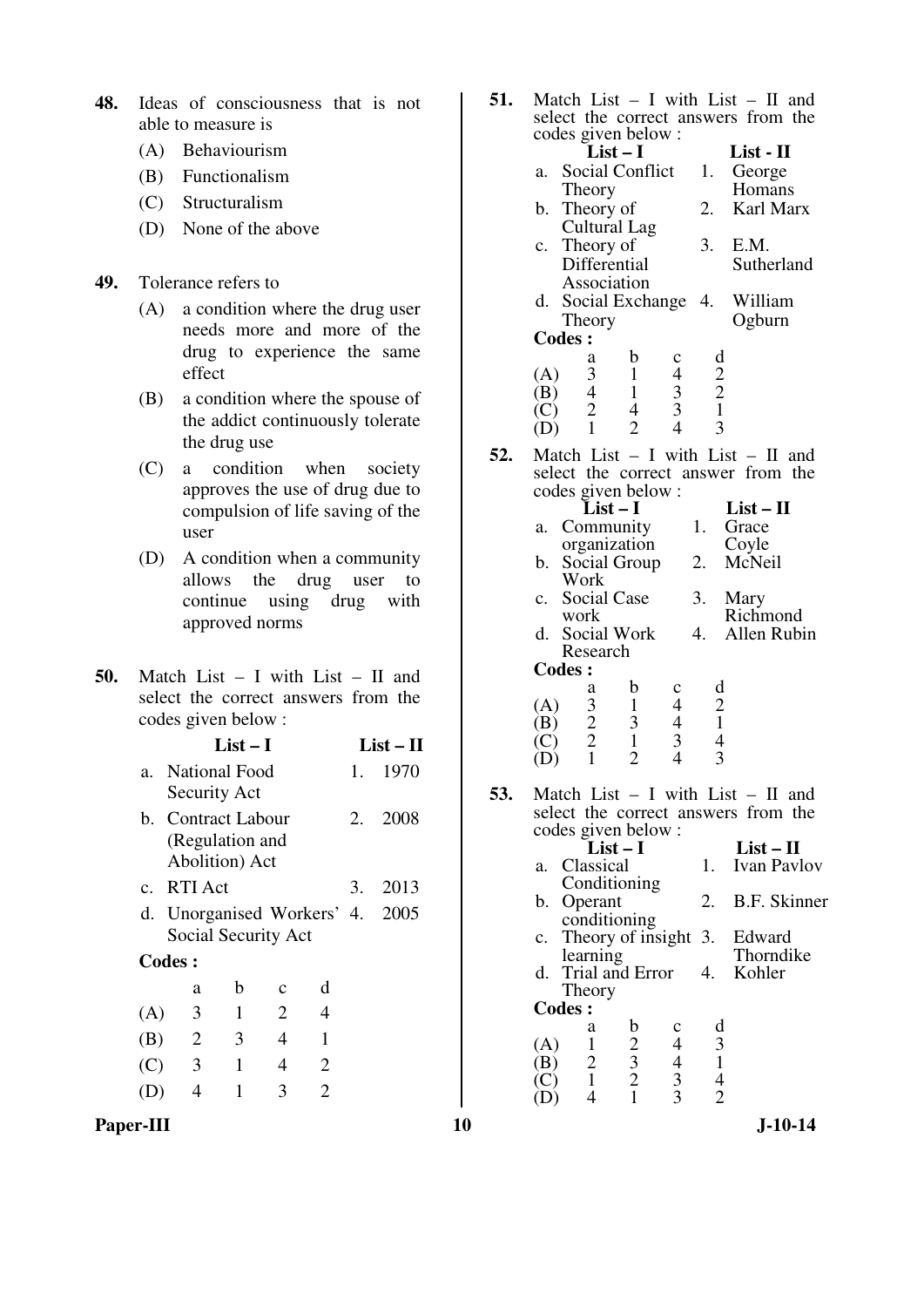- 48. मापन में अक्षम सचेतनता के विचार
	- $(A)$  व्यवहारवाद
	- (B) प्रकार्यवाद
	- (C) संरचनात्मकता
	- (D) उपर्युक्त में से कोई नहीं

## 49. सहयता किसे संदर्भित करती है ?

- $(A)$  ऐसी स्थिति जहाँ मादक द्रव्य का सेवन करने वाले व्यक्ति को समान प्रभाव का अनुभव करने के लिए उत्तरोत्तर अधिक मात्रा में मादक द्रव्य की आवश्यकता होती है ।
- (B) ऐसी स्थिति जहाँ व्यसनग्रस्त व्यक्ति का/को पति या पत्नी मादक द्रव्य के सेवन को सहन करता/करती है।
- (C) ऐसी अवस्था जब व्यसनग्रस्त व्यक्ति के जीवन को बचाने के लिए समाज मादक द्रव्य के सेवन को अनुमोदित करता है ।
- (D) ऐसी स्थिति जब समुदाय व्यसनग्रस्त व्यक्ति को स्वीकृत मानदण्डों से अनुकूल मादक द्रव्य के सेवन की अनुमति देता है ।
- 50. सूची I को सूची II के साथ सुमेलित कीजिए तथा नीचे दिए गए कूट से सही उत्तर चुनिए :

सूची – I सूची – II a. राष्ट्रीय खाद्य सुरक्षा अधिनियम $1.$   $1970$ b. ठेका श्रम (विनियमन और उत्सादन) अधिनियम 2. 2008  $c.$  सचना अधिकार अधिनियम  $3.2013$ d. असंगठित श्रमिक सामाजिक 4. 2005 सुरक्षा अधिनियम कूट : a b c d (A) 3 1 2 4 (B) 2 3 4 1

 (C) 3 1 4 2 (D) 4 1 3 2 **51.** सूची – I को सूची – II के साथ सुमेलित कीजिए तथा नीचे दिए गए कूट से सही उत्तर चुनिए <u>:</u>

|     |                |                                                                                                                       |             |                                                   | तथा नीचे दिए गए कूट से सही उत्तर चुनिए :    |  |
|-----|----------------|-----------------------------------------------------------------------------------------------------------------------|-------------|---------------------------------------------------|---------------------------------------------|--|
|     |                |                                                                                                                       | सूची - I    |                                                   | सूची - II                                   |  |
|     |                | a.   सामाजिक द्वंद्व सिद्धांत                                                                                         |             |                                                   | 1. जार्ज होमंस                              |  |
|     | b.             | सामाजिक पश्चता                                                                                                        |             |                                                   | 2. कार्ल मार्क्स                            |  |
|     |                | सिद्धांत                                                                                                              |             |                                                   |                                             |  |
|     | $\mathbf{c}$ . | विभेदक साहचर्य                                                                                                        |             |                                                   | 3. ई.एम.                                    |  |
|     |                | सिद्धांत                                                                                                              |             |                                                   | सदरलैंड                                     |  |
|     |                | d. सामाजिक विनिमय                                                                                                     |             |                                                   | 4. विलियम                                   |  |
|     |                | सिद्धांत                                                                                                              |             |                                                   | ऑग्बर्न                                     |  |
|     | कूट :          |                                                                                                                       |             |                                                   |                                             |  |
|     |                |                                                                                                                       | $\mathbf b$ | $\begin{array}{c}\n1 \\ 2 \\ 2 \\ 1\n\end{array}$ |                                             |  |
|     |                |                                                                                                                       |             |                                                   |                                             |  |
|     |                |                                                                                                                       |             |                                                   |                                             |  |
|     |                | (A) $\begin{array}{cccc} a & b & c \\ 3 & 1 & 4 \\ (B) & 4 & 1 & 3 \\ (C) & 2 & 4 & 3 \\ (D) & 1 & 2 & 4 \end{array}$ |             | $\overline{3}$                                    |                                             |  |
| 52. |                |                                                                                                                       |             |                                                   | सूची – I को सूची – II के साथ सुमेलित कीजिए  |  |
|     |                |                                                                                                                       |             |                                                   | तथा नीचे दिए गए कूट से सही उत्तर चुनिए :    |  |
|     |                | सूची – I                                                                                                              |             |                                                   | सूची – II                                   |  |
|     |                |                                                                                                                       |             |                                                   | a. सामुदायिक संगठन     1.    ग्रेस कोयले    |  |
|     |                |                                                                                                                       |             |                                                   | b. सामाजिक समूह कार्य 2. मैक नील            |  |
|     |                |                                                                                                                       |             |                                                   | c.  सामाजिक वैयक्तिक    3.    मेरी रिचमॉण्ड |  |
|     |                | कार्य                                                                                                                 |             |                                                   |                                             |  |
|     |                |                                                                                                                       |             |                                                   | $\frac{1}{2}$                               |  |

d. सामाजिक कार्य शोध 4. ऐलेन रूबिन Ûæú™ü **:**

|     | a | n | Ċ | Π |
|-----|---|---|---|---|
| (A) | 3 |   | 4 | 2 |
| (B) | 2 | 3 | 4 |   |
| (C) | 2 |   | 3 |   |
| (D) |   | 2 | 4 |   |

**53.** सूची – I को सूची – II के साथ सुमेलित कीजिए तथा नीचे दिए गए कोड से सही उत्तर चनिए :

|                         |                           | सूची – I                                   |                                            |    | सूची - II                                |
|-------------------------|---------------------------|--------------------------------------------|--------------------------------------------|----|------------------------------------------|
| a.                      | क्लासीकीय अनुकूलन 1.      |                                            |                                            |    | इवान पावलोव                              |
|                         |                           |                                            |                                            |    | b. क्रियाप्रसूत अनुकूलन 2. बी.एफ. स्किनर |
|                         | c. अंत:दृष्टि अधिगम का 3. |                                            |                                            |    | एडवर्ड                                   |
|                         | सिद्धांत                  |                                            |                                            |    | थोर्नडाइक                                |
|                         | d. परीक्षण सिद्धांत       |                                            |                                            | 4. | कोहलर                                    |
|                         | (परीक्षण एवं त्रुटि)      |                                            |                                            |    |                                          |
| कूट :                   |                           |                                            |                                            |    |                                          |
|                         | a                         | b                                          | $\mathbf c$                                | d  |                                          |
|                         | $\mathbf{1}$              |                                            |                                            | 3  |                                          |
|                         | $\frac{1}{2}$             |                                            |                                            |    |                                          |
| $(A)$<br>$(B)$<br>$(C)$ | $\overline{1}$            | $\begin{array}{c} 2 \\ 3 \\ 2 \end{array}$ | $\begin{array}{c} 4 \\ 4 \\ 3 \end{array}$ | 4  |                                          |
|                         | 4                         |                                            | 3                                          | 2  |                                          |

**J-10-14 11 Paper-III**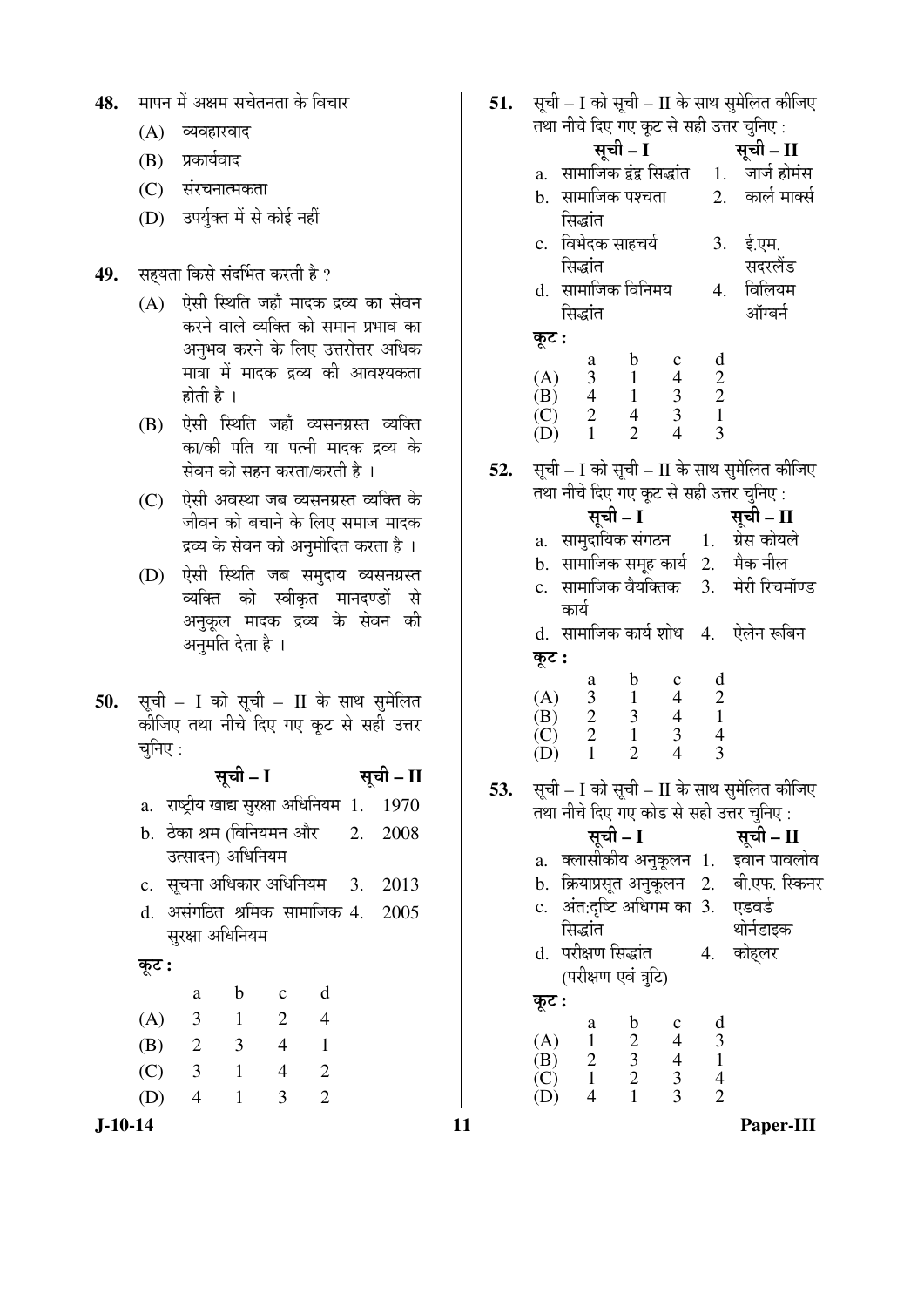| 54. | Match List $-$ I with List $-$ II and<br>select the correct answers from the                                                                                                   |
|-----|--------------------------------------------------------------------------------------------------------------------------------------------------------------------------------|
|     | codes given below :                                                                                                                                                            |
|     | $List-I$<br>$List-II$<br>1.<br>Pure<br>Experimental<br>a.<br>knowledge<br>design                                                                                               |
|     | 2.<br>Case Study<br>Pre and Post<br>b.<br>Method                                                                                                                               |
|     | 3.<br>Fact finding<br>Descriptive<br>$c_{\cdot}$<br>research                                                                                                                   |
|     | Fundamental<br>4.<br>Social unit<br>d.<br>of a person<br>research                                                                                                              |
|     | <b>Codes:</b><br>d                                                                                                                                                             |
|     | $\frac{b}{2}$<br>$\frac{3}{2}$<br>$\frac{2}{4}$<br>a<br>$\mathbf c$<br>3<br>$\frac{1}{2}$ $\frac{3}{2}$<br>4<br>(A)<br>$\overline{\mathcal{A}}$<br>$\mathbf{1}$<br>(B)         |
|     | $\overline{4}$<br>(C)<br>$\mathbf{1}$<br>$\overline{3}$<br>1<br>(D)                                                                                                            |
| 55. | Match List $-$ I with List $-$ II and<br>select the correct answer from the                                                                                                    |
|     | codes given below:<br>$List-I$<br>$List - II$<br>World Leprosy<br>December<br>1.<br>a.<br>$3^{\rm rd}$                                                                         |
|     | Eradication Day<br>April 7 <sup>th</sup><br>World Health<br>b.<br>2.                                                                                                           |
|     | Day<br>International Day<br>3.<br>September<br>8 <sup>th</sup><br>$\mathbf{c}$ .<br>of Persons with                                                                            |
|     | <b>Disabilities</b><br>d.<br>4.<br>International<br>January<br>31 <sup>st</sup><br>Literacy Day                                                                                |
|     | <b>Codes:</b>                                                                                                                                                                  |
|     | d<br>$\frac{b}{2}$ $\frac{3}{2}$ $\frac{2}{1}$<br>a<br>c<br>$\mathbf{1}$<br>$\overline{\mathbf{3}}$<br>4<br>(A)<br>$\frac{2}{3}$<br>$\,1\,$<br>$\overline{\mathcal{A}}$<br>(B) |
|     | $\mathbf 1$<br>$\overline{\mathcal{L}}$<br>(C)<br>$\overline{2}$<br>3<br>$\overline{4}$<br>(D)                                                                                 |
| 56. | Match the following items given in<br>List $-$ I with the items given in<br>$List - II$ :                                                                                      |
|     | $List-I$<br>$List - II$<br>World Disabled<br>1.<br>March<br>a.                                                                                                                 |
|     | 15<br>Day<br>World Book Day<br>2.<br>April<br>b.                                                                                                                               |
|     | 23<br>3.<br>June<br>Anti-Tobacco Day<br>$c_{\cdot}$<br>12                                                                                                                      |
|     | World Day against<br>4.<br>May<br>d.<br>Child Labour<br>31                                                                                                                     |
|     | <b>Codes:</b>                                                                                                                                                                  |
|     | d<br>$\mathfrak b$<br>а<br>c<br>$\frac{2}{4}$<br>$\mathbf{1}$<br>(A)                                                                                                           |
|     | $\begin{array}{c} 3 \\ 2 \\ 1 \end{array}$<br>$\begin{array}{c} 4 \\ 3 \\ 3 \\ 4 \end{array}$<br>$\mathbf{1}$<br>(B)<br>$\overline{4}$<br>3<br>$\mathbf{1}$                    |
|     |                                                                                                                                                                                |

- **57. Assertion (A) :** Social work is an organized activity which deals with economic dependency.
	- **Reason (R) :** Palliative activity is directed towards the alleviation of already existing economic stress.

Choose your answer from the codes given below :

**Codes :** 

- (A) Both (A) and (R) are correct<br>and  $(R)$  is the correct and (R) is the correct explanation of (A).
- (B) Both (A) and (R) are not correct.
- (C) Both (A) and (R) are correct, but (R) is not the correct explanation of (A).
- (D) (A) is correct, but  $(R)$  is not the correct explanation of (A).
- **58. Assertion (A) :** Human learning is different from animal learning.

**Reason (R) :** Human has more sophisticated cognitive abilities. Choose your answer from the codes given below :

## **Codes :**

- (A) Both (A) and (R) are correct and (R) is the correct explanation of (A).
- (B) Both (A) and (R) are not correct.
- (C) Both (A) and (R) are correct, but (R) is not the correct explanation of (A).
- (D) (A) is correct, but  $(R)$  is not the correct explanation of (A).
- **59. Assertion (A) :** Collective bargaining process eliminates third party intervention.
	- **Reason (R) : Collective Bargaining** strongly believes in plant level negotiations.

#### **Codes :**

- (A) Both (A) and (R) are correct.
- (B) Both (A) and (R) are not correct.
- $(C)$  (A) is correct but  $(R)$  is not the correct explanation of (A).
- (D) (A) is correct and (R) is the correct explanation of (A).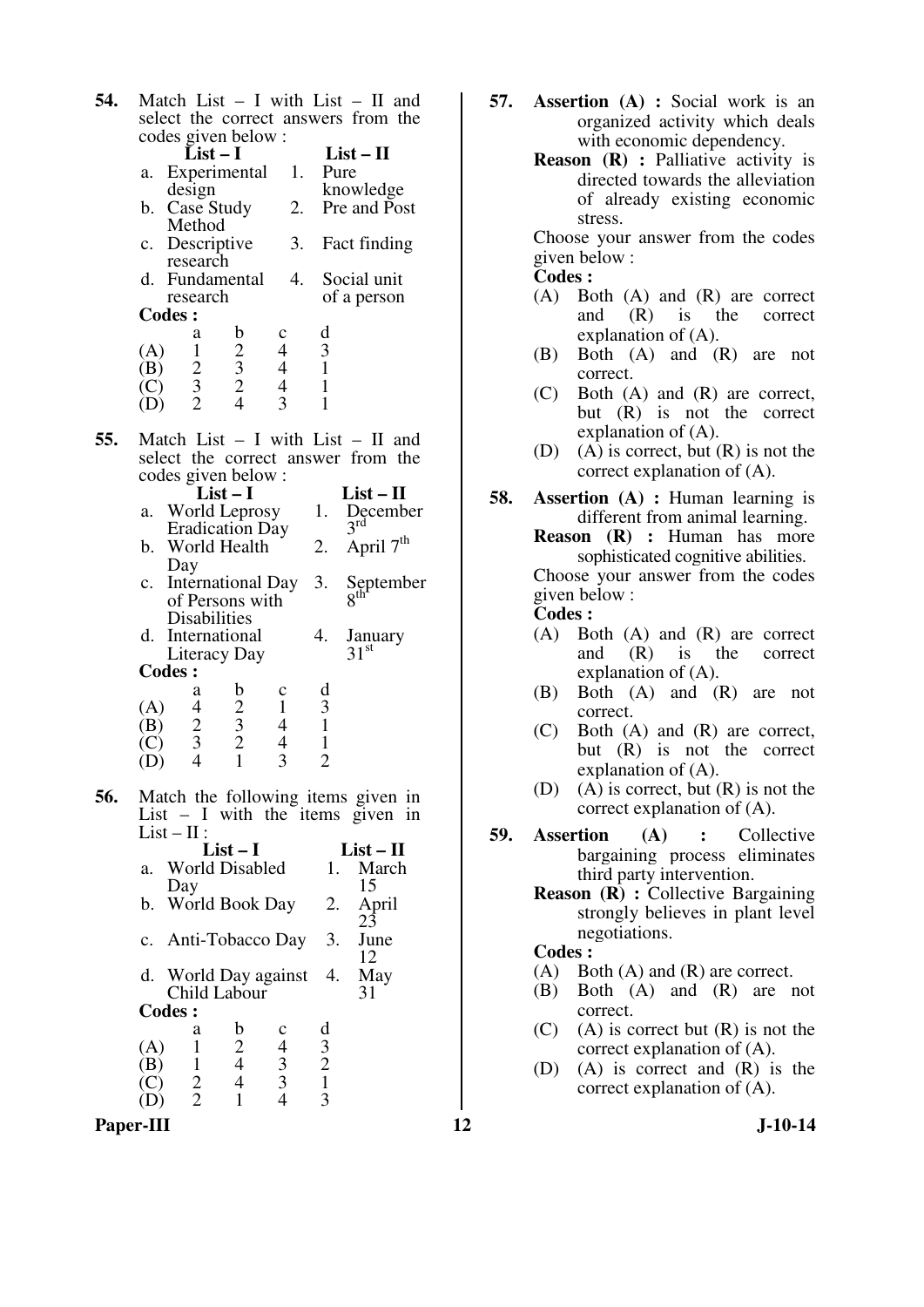$\bf 54.$   $\bf 770$  – I को सची – II के साथ समेलित कीजिए तथा नीचे दिए गए कूट से सही उत्तर चुनिए : सूची – I सूची – II a. प्रयोगात्मक अभिकल्प 1. शब्द ज्ञान b. वैयक्तिक अध्ययन 2. पूर्व तथा बाद में पद्धति c. विवरणात्मक शोध 3. तथ्य ज्ञात करना<br>d. मलभत शोध 4. व्यक्तियों की d. मूलभूत शोध 4. सामाजिक इकाई कट : a b c d  $(A)$  1 2 4 3 (B) 2 3 4 1  $(C)$  3 2 4 1 (D) 2 4 3 1 **55.**  $\vec{A}$  सूची – I को सूची – II के साथ सुमेलित कीजिए तथा नीचे दिए गए कट से सही उत्तर चनिए : सची – I सूची – II a. विश्व कृष्ठ रोग दिवस 1. 3 दिसम्बर b. विश्व स्वास्थ्य दिवस $2.$  7 अप्रैल c. अक्षमता युक्त व्यक्तियों के लिये अंतर्राष्ट्रीय दिवस 3. 8 सितम्बर d. अंतर्राष्ट्रीय साक्षरता दिवस 4. 31 जनवरी 󜅐ݟ **:** a b c d (A) 4 2 1 3 (B) 2 3 4 1  $(C)$  3 2 4 1 (D) 4 1 3 2 **56.** सूची – I को सूची – II के साथ सुमेलित कीजिए । तथा नीचे दिए गए कूट से सही उत्तर चुनिए : ÃÖæ"Öß **– I** ÃÖæ"Öß **– II**  a. बिश्व विकलांगता दिवस 1. 15 मार्च b. विश्व पुस्तक दिवस 2. 23 अप्रैल c. तम्बाक् विरोधी दिवस 3. 12 जून d. बाल श्रम विरोधी विश्व दिवस  $4. \quad 31 \text{ H}\frac{1}{5}$ <u>कोड :</u> a b c d (A)  $1 \t 2 \t 4 \t 3$ <br>(B)  $1 \t 4 \t 3 \t 2$  (B) 1 4 3 2 (C) 2 4 3 1 (D) 2 1 4 3

**57. अभिकथन (A) :** समाज कार्य संगठित गतिविधि है जो आर्थिक पराश्रितता से सम्बन्ध रखती है । **कारण (R)** : उपशामक गतिविधि पहले से ही विद्यमान आर्थिक तनाव को कम करने के लिये निर्देशित की जाती है । नीचे दिये कूटों से सही उत्तर का चयन करें : कूट:  $(A)$   $(A)$  और  $(R)$  दोनों सही हैं और  $(R)$ ,  $(A)$  की सही व्याख्या है । (B)  $(A)$  और  $(R)$  दोनों सही नहीं हैं। (C)  $(A)$  और  $(R)$  दोनों सही हैं, परन्तु  $(R)$ ,  $(A)$  की सही व्याख्या नहीं है । (D)  $(A)$  सही है, परन्त (R),  $(A)$  की सही व्याख्या नहीं है । **58. अभिकथन (A) :** मानवीय अधिगम पश् सम्बन्धी अधिगम से भिन्न होता है । **कारण (R)** : मानव में ज्यादा परिष्कृत संज्ञानात्मक क्षमताएँ होती हैं । नीचे दिये कूटों से सही उत्तर का चयन करें : कुट:  $(A)$   $(A)$  और  $(R)$  दोनों सही हैं और  $(R)$ . (A) की सही व्याख्या है ।  $(B)$   $(A)$  और  $(R)$  दोनों सही नहीं हैं। (C)  $(A)$  और  $(R)$  दोनों सही हैं, परन्तु  $(R)$ ,  $(A)$  की सही व्याख्या नहीं है । (D) (A) सही है, परन्तु (R), (A) की सही व्याख्या नहीं है । 59. अभिकथन (A) : सामूहिक सौदेबाजी की प्रक्रिया तृतीय पक्ष के हस्तक्षेप को समाप्त कर देती है । **कारण (R)** : सामहिक सौदेबाजी का संयंत्र स्तर पर बातचीत में सदढ विश्वास है । कुट $:$ (A)  $(A)$  और (R) दोनों सही हैं।  $(B)$   $(A)$  और  $(R)$  दोनों सही नहीं हैं। (C) (A) सही है, परन्तु (R), (A) की सही व्याख्या नहीं है । (D) (A) सही है और (R), (A) की सही व्याख्या है ।

**J-10-14 13 Paper-III**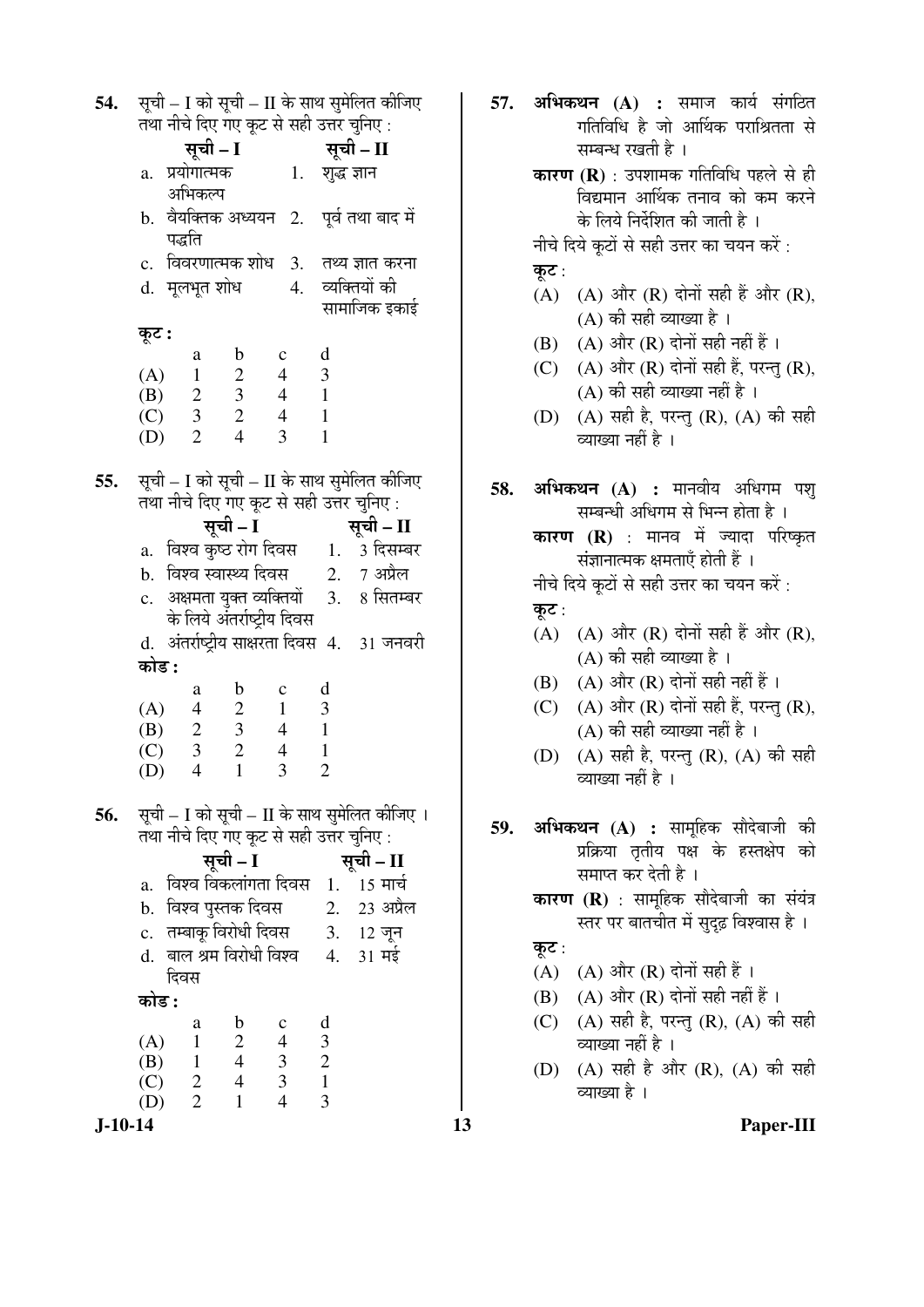- **60. Assertion (A) :** Treatment groups are generally composed of members with severe emotional, behavioural and personal problems.
	- **Reason (R) :** Persons poorly adjusted in a group will have poor adjustment in their social life.

## **Codes :**

- $(A)$  Both  $(A)$  and  $(R)$  correct and  $(R)$ is the correct explanation of (A).
- (B) Both (A) and (R) are wrong.
- (C) Both (A) and (R) are correct but (R) is not the correct explanation of (A).
- (D) (A) is correct, but  $(R)$  is not the correct explanation of (A).
- **61. Assertion (A) :** Ratio scale is the highest scale.
	- **Reason (R) :** Ratio scale compares intervals or differences.

Choose your answer from the codes given below :

#### **Codes :**

- (A) Both (A) and (R) are correct.
- (B) Both (A) and (R) are not correct.
- $(C)$  (A) is correct, but  $(R)$  is not correct.
- (D) (A) is not correct, but (R) is correct.
- **62.** Arrange the following in the proper sequence :
	- 1. Attending to a call on woman helpline.
	- 2. Investigation on the facts of the case.
	- 3. Seeking permission of the court for providing shelter.
	- 4. Working on psycho-social and vocational rehabilitation.
	- 5. Working towards reconciliation or separation.

#### **Codes :**

|     |  | $(A)$ 1 2 3 | $\overline{4}$  |  |
|-----|--|-------------|-----------------|--|
|     |  |             | (B) 2 3 5 1     |  |
|     |  | $(C)$ 1 3 2 | $\overline{5}$  |  |
| (D) |  |             | $4 \t2 \t1 \t3$ |  |

Paper-III **14** J-10-14

**63. Assertion (A) :** The person who needs some social and emotional help is called client.

> **Reason (R) :** Client is always of the same nature.

> Choose the correct answer from the codes given below :

## **Codes :**

- (A) Both (A) and (R) are correct.
- (B) Both (A) and (R) are not correct.
- (C) (A) is correct but (R) is not correct.
- (D) (A) is correct and (R) is the correct explanation of (A).
- **64.** What is the sequence of PRA process ?
	- I. Sensitizing the team
	- II. Rapport building with target groups
	- III. Sharing the observations with target group
	- IV. Conducting the PRA

**Codes :** 

|  | $(A)$ I II III IV |  |
|--|-------------------|--|
|  | $(B)$ I II IV III |  |
|  | $(C)$ I IV II III |  |
|  | $(D)$ I IV III II |  |

- **65.** Arrange the major steps of socialplanning in sequential order :
	- 1. Communicate findings with community.
	- 2. Understand deficiencies of the system.
	- 3. Making partnerships to make change.
	- 4. Make strategies and mobilize people's participation.

#### **Codes :**

| (A) |   | 3 |              |                       |
|-----|---|---|--------------|-----------------------|
| (B) | 2 | 3 | $\mathbf{1}$ |                       |
| (C) | 2 |   | 4            | 3                     |
| (D) |   | 4 | 3            | $\mathcal{D}_{\cdot}$ |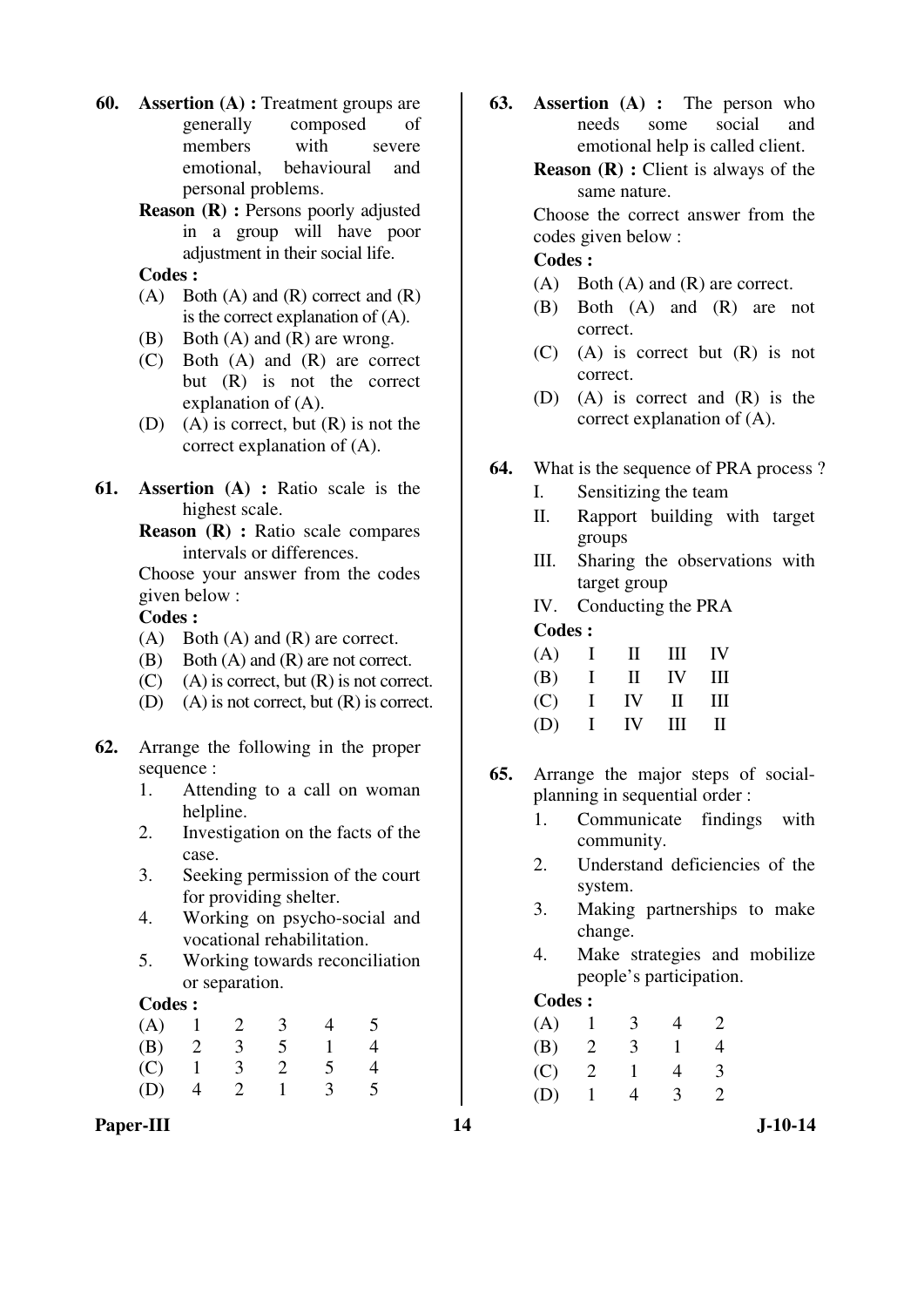- **60. अभिकथन (A) :** उपचार समूहों में सामान्यतया ऐसे सदस्य होते हैं जिन्हें गम्भीर भावात्मक, व्यवहारपरक तथा व्यक्तिगत समस्याएँ होती हैं ।
	- **कारण (R)** : जिन व्यक्तियों का समूह में समायोजन दुर्बल होता है उनका अपने सामाजिक जीवन में कम समायोजन होगा $\perp$
	- कूट $:$
	- $(A)$   $(A)$  और  $(R)$  दोनों सही हैं और  $(R)$ ,  $(A)$  की सही व्याख्या है।
	- $(B)$   $(A)$  और  $(R)$  दोनों गलत हैं।
	- $(C)$   $(A)$  और  $(R)$  दोनों सही हैं, परन्तु  $(R)$ ,  $(A)$  की सही व्याख्या नहीं है।
	- (D)  $(A)$  सही है परन्तु (R),  $(A)$  की सही व्याख्या नहीं है ।
- **61. अभिकथन (A) :** अनुपात मापनी उच्चतम मापनी है ।

**कारण (R)** : अनुपात मापनी अन्तरालों अथवा अन्तरों को तुलना करती है<sup>ं।</sup>

- नीचे दिये कूटों से सही उत्तर का चयन कीजिये : कट $:$
- $(A)$   $(A)$  और  $(R)$  दोनों सही हैं।
- $(B)$   $(A)$  और  $(R)$  दोनों सही नहीं हैं।
- (C) (A) सही है, परन्तु (R) सही नहीं है ।
- (D) (A) सही नहीं है, परन्तु (R) सही है ।
- 62. निम्नलिखित को उचित अनुक्रम में व्यवस्थित कीजिये :
	- 1. महिला हेल्पलाइन पर फोनकॉल को लेना
	- 2. मामले के तथ्यों की छानबीन
	- 3. आश्रय प्रदान करने के लिये न्यायालय से अनुमति की चेष्टा करना
	- 4. मनोसामाजिक तथा व्यावसायिक पुनर्वास के लिये कार्य करना
	- 5. मेल-मिलाप या पृथकता के लिये कार्य करना

 $\overline{a}$  $\overline{c}$  :

| $\mathbb{R}^{\bullet}$ . |   |     |               |   |  |
|--------------------------|---|-----|---------------|---|--|
| (A)                      |   | 1 2 | -3            |   |  |
| (B)                      | 2 | 3   | $\mathcal{L}$ |   |  |
| (C)                      |   | 3   | <sup>2</sup>  |   |  |
| (D)                      |   | 2   |               | 3 |  |
|                          |   |     |               |   |  |

**63. अभिकथन (A) :** वह व्यक्ति जिसे कुछ सामाजिक तथा भावात्मक सहायता की आवश्यकता होती है. सेवार्थी कहलाता है । **कारण (R)** : सेवार्थी हमेशा एक ही प्रकृति का

होता है $\,$  ।

नीचे दिये कूटों से सही उत्तर का चयन कीजिये :

- कूट $:$
- (A) (A) और  $(R)$  दोनों सही हैं।
- $(B)$   $(A)$  और  $(R)$  दोनों सही नहीं हैं।
- (C)  $(A)$  सही है, परन्तु (R) सही नहीं है।
- (D) (A) सही है और (R), (A) की सही व्याख्या है ।
- **64.** पी.आर.ए. प्रक्रिया का अनुक्रम क्या है ?
	- I. दल का संवेदीकरण करना
	- II. लक्ष्यित समूह के साथ सौहार्दपूर्ण सम्बन्ध स्थापित करना
	- III. अवलोकन किये तथ्यों को लक्ष्यित समूह के साथ बाँटना
	- IV. पी.आर.ए. आयोजित करना
	- कूट:

|  | $(A)$ I II III IV |  |
|--|-------------------|--|
|  | $(B)$ I II IV III |  |
|  | $(C)$ I IV II III |  |
|  | $(D)$ I IV III II |  |

- **65.** सामाजिक नियोजन के मुख्य सोपानों को अनुक्रमिक क्रम में व्यवस्थित कीजिये :
	- 1. समदाय को परिणाम सम्प्रेषित करना
	- 2. व्यवस्था की कमियों को समझना
	- 3. परिवर्तन लाने के लिये साझेदारी करना
	- 4. रणनीतियाँ बनाना तथा लोगों की सहभागिता जुटाना

## कूट $:$

| (A) | 1              | 3            | 4 |               |
|-----|----------------|--------------|---|---------------|
| (B) | 2              | 3            |   |               |
| (C) | $\overline{2}$ | $\mathbf{1}$ | 4 | 3             |
| (D) | $\mathbf{1}$   | 4            | 3 | $\mathcal{L}$ |

**J-10-14 15 Paper-III**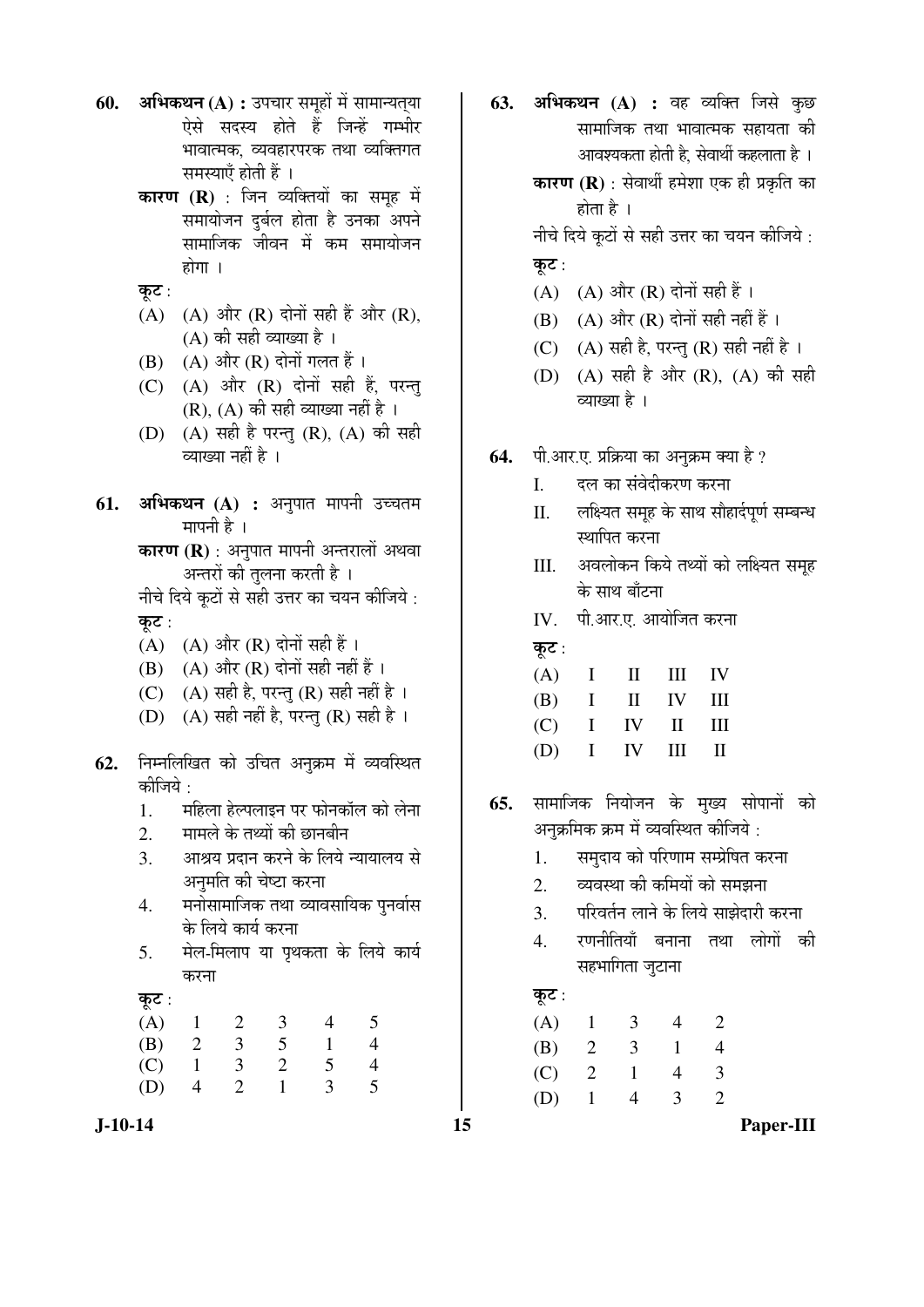| <b>66.</b> Communication involves the flow of |
|-----------------------------------------------|
| message in the sequence of                    |

- I. Sender
- II. Encoding
- III. Receiver
- IV. Decoding
- **Codes :**

|  |  | $(A)$ I II IV III |  |
|--|--|-------------------|--|
|  |  | $(B)$ II I IV III |  |
|  |  | $(C)$ IV I II III |  |
|  |  | $(D)$ II I III IV |  |

- **67.** CRC stands for
	- (A) Criminal Records of the Child
	- (B) Convention on the Rights of the Child
	- (C) Commission for the Rights of the Child
	- (D) Centre for the Rights of the Child
- **68.** Give correct sequence of the States according to their year of adopting Panchayati Raj
	- I. Rajsthan and Andhra Pradesh
	- II. Assam, Tamil Nadu and Karnataka
	- III. Maharashtra
	- IV. Gujarat

#### **Codes :**

|  | $(A)$ I IV III II |  |
|--|-------------------|--|
|  | $(B)$ II IV III I |  |
|  | $(C)$ IV II I III |  |
|  | $(D)$ I II III IV |  |

Paper-III **16** J-10-14

- **69.** Arrange the following milestones contributing to the development of case work as a method in a correct sequence they appeared :
	- I. London Charity Organisation
	- II. Ego Psychology
	- III. Social Diagnosis
	- IV. Freudian Psychology
	- **Codes :**

|  | $(A)$ I III IV II |  |
|--|-------------------|--|
|  | $(B)$ II IV I III |  |
|  | $(C)$ IV III II I |  |
|  | $(D)$ III I IV II |  |

- **70.** The difficulty in writing is termed as (A) Dyslexia
	- (B) Discalculia
	- (C) Disgraphia
	- (D) None of the above

Read the passage given below and answer the following questions as per the understanding of the passage (Question No. **71** to **75**) :

 Food security refers to the availability of food and one's access to it. A household is considered food-secure when its occupants do not live in hunger or fear of starvation. The World Health Organization defines three facets of food security : food availability, food access and food use. Food availability is having available sufficient quantities of food on a consistent basis. Food access is having sufficient resources, both economic and physical, to obtain appropriate foods for a nutritious diet. Food use is the appropriate use based on knowledge of basic nutrition and care, as well as adequate water and sanitation. The FAO adds a fourth facet : the stability of the first three dimensions of food security over time. Food security at the national level refers mainly to availability in the country of sufficient stocks of food to meet domestic demand, either through domestic supply or through imports.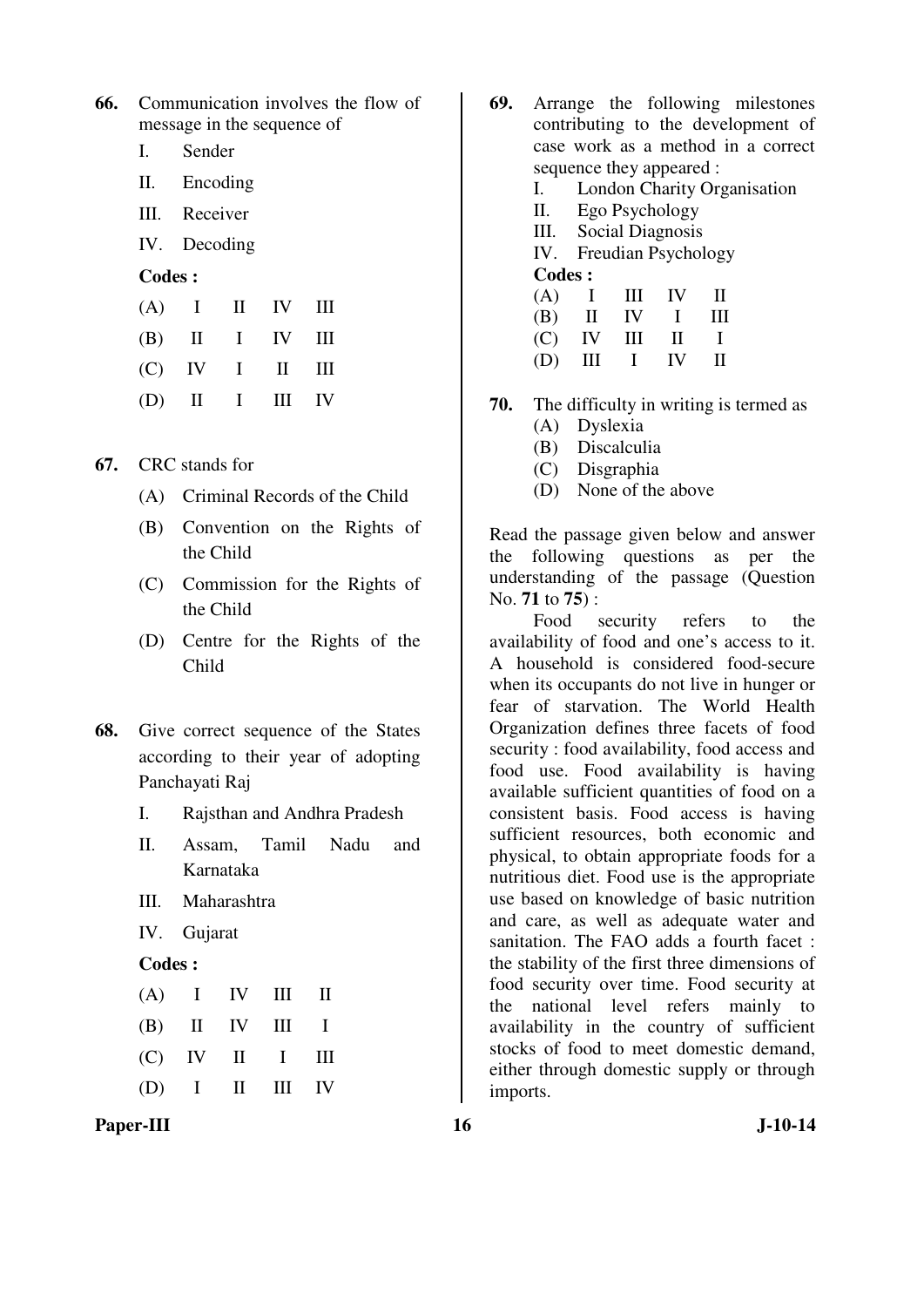|                    |  | 66. संदेश के प्रवाह का अनुक्रम बताइये, जिससे |  |
|--------------------|--|----------------------------------------------|--|
| सम्प्रेषण जुड़ा है |  |                                              |  |

- I. प्रेषक
- II. कटीकरण
- III. प्रापक
- IV. कृटानुवाद
- कूट:

| $(A)$ I II IV III |  |  |
|-------------------|--|--|
| $(B)$ II I IV III |  |  |
| $(C)$ IV I II III |  |  |
| $(D)$ II I III IV |  |  |

**67.** सी.आर.सी. का अभिप्राय है

- $(A)$  क्रिमिनल रिकॉड्स ऑफ दी चाइल्ड
- (B) कॉन्वेंशन ऑन दी राइट्स ऑफ दी चाइल्ड
- (C) कमीशन फॉर दी राइट्स ऑफ दी चाइल्ड
- $(D)$  सेंटर फॉर दी राइटस ऑफ दी चाइल्ड
- **68.** पंचायती राज अपनाने के वर्ष के अनुसार राज्यों को सही अनुक्रम में व्यवस्थित कीजिये :
	- I. राजस्थान तथा आंध्र प्रदेश
	- II. आसाम, तमिलनाडु तथा कर्नाटका
	- III. महाराष्ट्र
	- $IV.$  गुजरात
	- कोड :

|  | $(A)$ I IV III II |  |
|--|-------------------|--|
|  | $(B)$ II IV III I |  |
|  | $(C)$ IV II I III |  |
|  | $(D)$ I II III IV |  |

- 69. पद्धति के रूप में वैयक्तिक कार्य के विकास में योगदान देने वाली निम्नलिखित महत्त्वपर्ण प्रत्ययात्मक घटनाओं (मील के पत्थर) को उनके प्रकट होने के अनुक्रम में व्यवस्थित कीजिये :
	- I. लण्डन चैरिटी (दान) संगठन
	- II. अहम (इगो) मनोविज्ञान
	- III. सामाजिक निदान
	- IV. फ्रॉयडवादी मनोविज्ञान
	- कूट:

|  | $(A)$ I III IV II |  |
|--|-------------------|--|
|  | $(B)$ II IV I III |  |
|  | $(C)$ IV III II I |  |
|  | $(D)$ III I IV II |  |

- 70. लिखने में कठिनाई को क्या कहा जाता है ?
	- (A) पठनवैकल्य (डिसलैक्सिया)
	- (B) डिसकैलकूलिया
	- $(C)$  डिसंग्राफिया
	- (D) उपर्युक्त में से कोई नहीं

नीचे दिए गए परिच्छेद को पढ़िए और परिच्छेद के बारे में अपनी समझ के आधार पर नीचे दिए गए प्रश्नों (**71-75**) का उत्तर दीजिये :

खाद्य सुरक्षा का सम्बन्ध खाद्य की उपलब्धता तथा व्यक्ति की उस तक गम्यता से है । एक कुटुम्ब खाद्य सुरक्षित समझा जाता है, यदि उसके सदस्य भृख तथा भुखमरी के डर में नहीं जीते हैं । विश्व स्वास्थ्य संगठन ने खाद्य सरक्षा के तीन पहलओं को परिभाषित किया है: खाद्य उपलब्धता. खाद्य गम्यता और खाद्य उपयोग । सतत आधार पर खाद्य की पर्याप्त मात्रा उपलब्ध करना खाद्य उपलब्धता है । पोषणिक आहार के लिये उपयुक्त खाद्य पदार्थ प्राप्त करने के आर्थिक तथा भौतिक दोनों संसाधनों की यथेष्ट मात्रा का होना खाद्य गम्यता है । खाद्य उपयोग, मूलभूत पोषण एवं आहार तथा पर्याप्त जल एवं स्वच्छता के ज्ञान पर आधारित खाद्य पदार्थों का उपयोग है । एफ.ए.ओ. ने चौथा पहलू जोड़ा है – खाद्य सुरक्षा के प्रथम तीन पहलुओं की समयोपरि स्थिरता । राष्ट्रीय स्तर पर खाद्य सुरक्षा का सम्बन्ध मुख्यत: देश में घरेलू माँग को पुरा करने के लिये, घरेलू आपूर्ति के जरिये या आयातों के जरिये खाद्य पदार्थों के पर्याप्त स्टॉक की उपलब्धता से है ।

**J-10-14 17 Paper-III**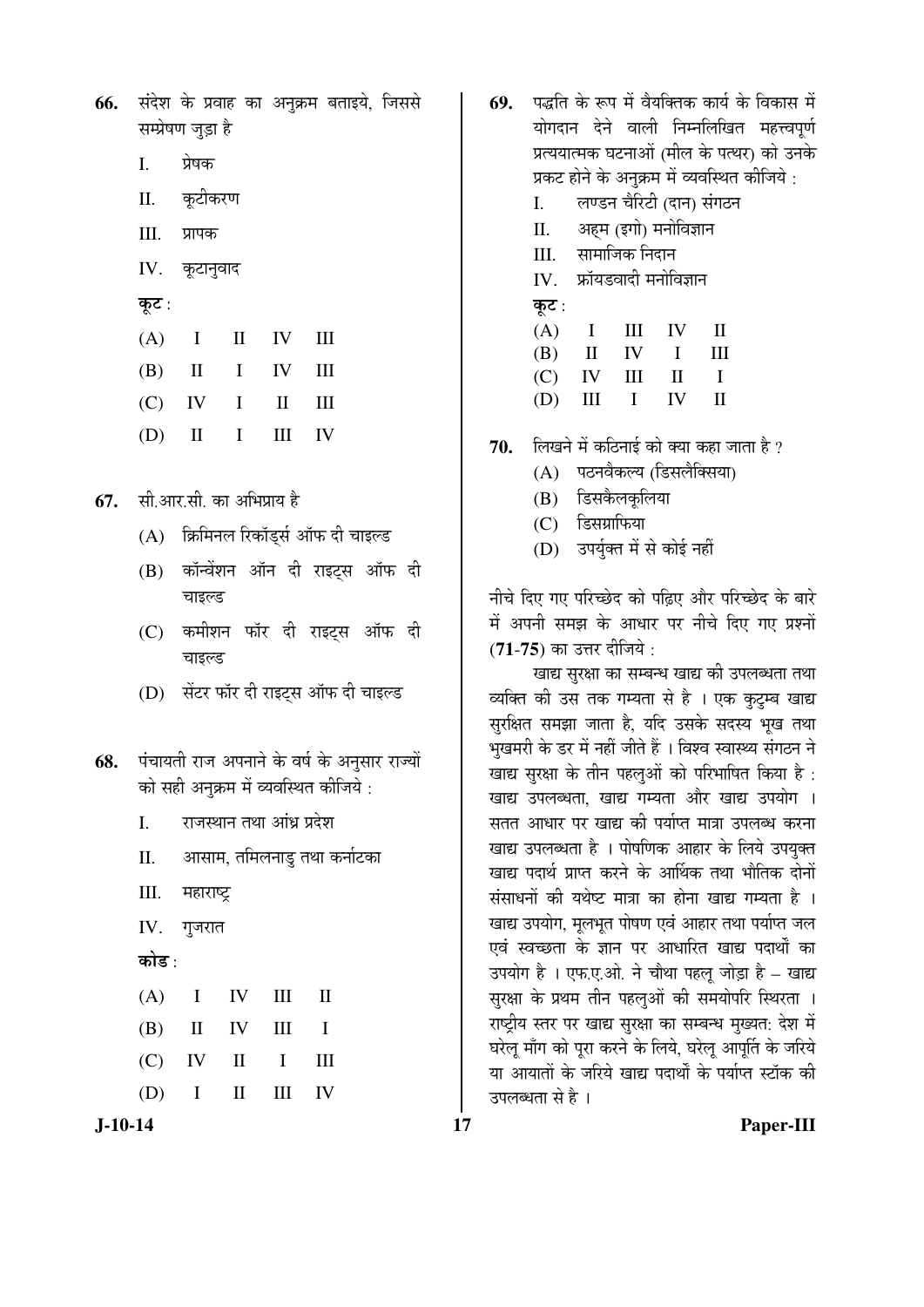Loss/wastage of food in India is ironical given the fact that India is among the world's most hunger-ridden countries. With nearly one-fifth of total population and 43.5 percent of under-five children malnourished, India ranks  $15<sup>th</sup>$  from the bottom in the 2012 global hunger index. A reduction in food loss/waste can potentially mitigate hunger in the country. Plugging the supply leakage and simplified life-style inducing fewer expenses on food in social gatherings would reduce the overall food production requirement. It would reduce the demand for food from the rich and increase its supply for the poor.

 One of the best ways to ensure distribution of food grains in the country is through Public Distribution System. However, the distribution system must be competent enough to deliver as the basic objective of the bill is to curb hunger and malnutrition. Identification of beneficiaries should be done precisely and the machinery should be programmed perfectly to assure that the schemes reach the needy.

 Drafting a Food Security Bill and passing it in the Parliament with absolute majority will alone not solve the purposes of food and malnutrition, but implementation of proper measures to ensure that the schemes reach the beneficiaries properly will only provide a better solution to solve the food crisis.

- **71.** A household is considered foodsecure when
	- (A) food is made available
	- (B) food access is heated
	- (C) food use is improved
	- (D) its occupants do not live in hunger or fear of starvation
- Paper-III **18** J-10-14
- **72.** Food security at the national level refers mainly to
	- (A) the stability of availability, access and use of food
	- (B) sufficient stocks of food to meet domestic demand either through domestic supply or through imports
	- (C) Proper identification of beneficiaries
	- (D) All the above
- **73.** The basic objective of Food Security Bill is to
	- (A) increase access to food
	- (B) increase availability
	- (C) increase food use
	- (D) curb hunger and malnutrition
- **74.** How to reduce the demand for food from the rich and increase its supply to poor ?
	- (A) By reducing food loss/wastage
	- (B) By plugging the supply leakage
	- (C) Life-style inducing fewer expenses on food in social gatherings
	- (D) By overall increase of food production
- **75.** The success of Food Security Bill in India depends upon
	- (A) By passing the Bill with absolute majority
	- (B) By depending on existing public distribution system
	- (C) By ensuring that the schemes reach the beneficiaries properly
	- (D) By making India self-sufficient in food grain production at the macro level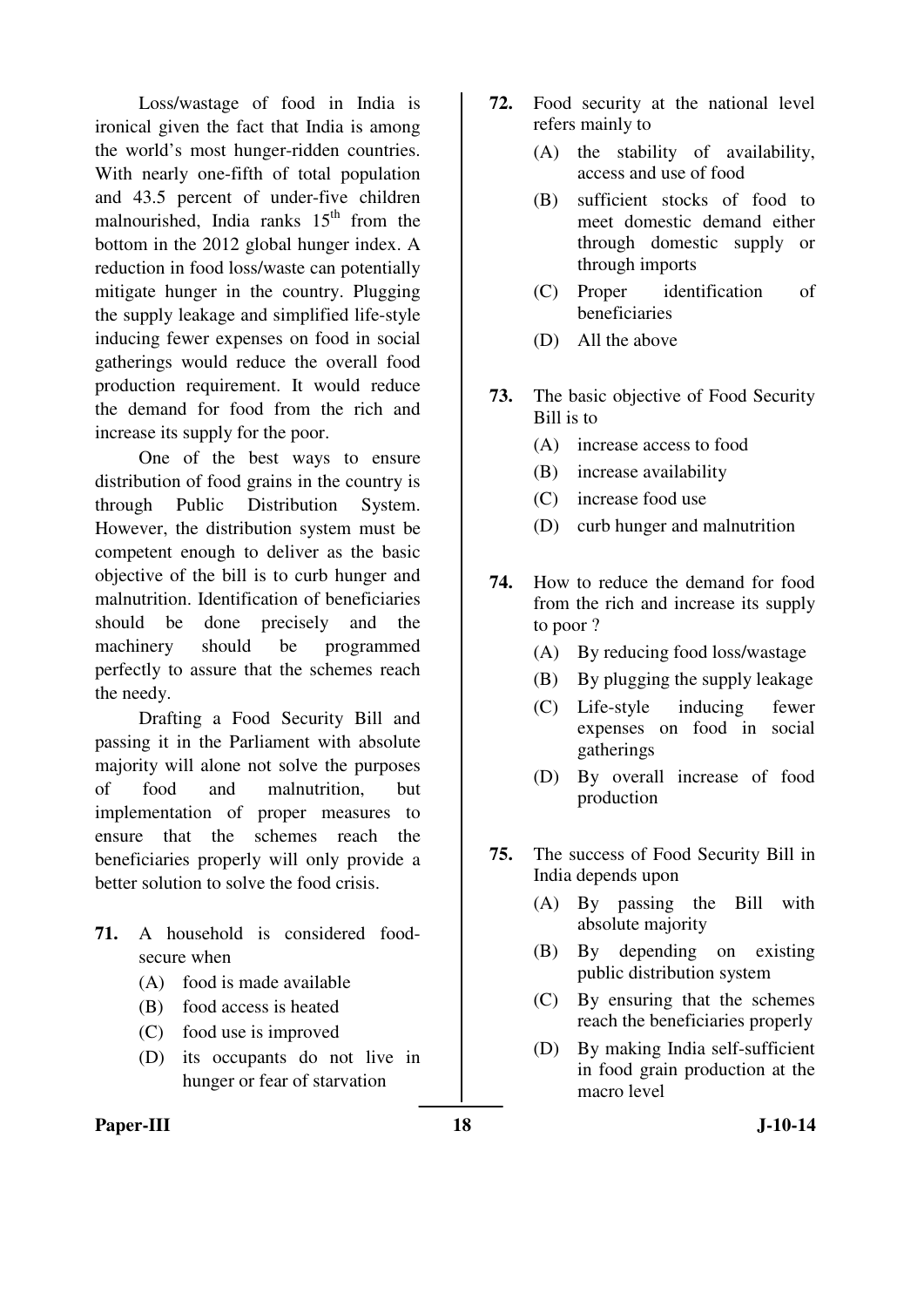यह देखते हुए कि भारत विश्व के सर्वाधिक भुखमरी-ग्रस्त देशों में से एक है. भारत में खाद्य हानि / अपव्यय व्यंग्यात्मक है । कुल जनसंख्या का लगभग एक पाँचवें हिस्से और पाँच वर्ष से कम आयु के 43.5 प्रतिशत कृपोषित बच्चों के साथ, भारत 2012 के वेश्विक मुख सूचकांक में नीचे से 15वाँ स्थान रखता है। खाद्य हानि / अपव्यय में कमी देश में भुख की संभवता कम कर सकती है । आपूर्ति तंत्र में छिद्र से नि:स्राव को बंद कर देना तथा सरल जीवन शैली जो सामाजिक जमघटों में खाद्य पर कम व्यय को प्रवृत्त करे सम्पूर्ण खाद्य उत्पादन आवश्यकता को कम कर देगी । यह धनवानों की खाद्य की माँग को कम कर देगी और निर्धनों के लिये इसकी आपूर्ति को बढ़ा देगी ।

देश में खाद्यान्नों का वितरण सुनिश्चित करने का एक श्रेष्ठ तरीका सार्वजनिक वितरण प्रणाली के जरिये वितरण करना है । तथापि. वितरण प्रणाली को <u>वितरण में पर्याप्त दक्ष होना चाहिए क्योंकि विधेयक का</u> मुलभुत उद्देश्य भुख तथा कुपोषण को नियन्त्रित करना है । लाभार्थियों की पहचान ठीक-ठीक की जानी चाहिये ओर प्रणाली को पूर्ण रूप से सुनियोजित किया जाना चाहिए ताकि सुनिश्चित किया जा सके कि स्कीमे जरूरतमंद तक पहुँच रही हैं ।

मात्र खाद्य सुरक्षा विधेयक का मसौदा तैयार करने तथा उसे संसद में पूर्ण बहमत के साथ पारित करने से ही खाद्य तथा कुपोषण की समस्या का समाधान नहीं होगा, परन्तु स्कीमें लाभार्थियों तक उचित रूप से पहुँच जाए यह सुनिश्चित करने के उचित उपायों का क्रियान्वयन ही खाद्य संकट का समाधान करने के लिये बेहतर हल प्रदान करेगा ।

- 71. कुटुम्ब तब खाद्य-सुरक्षित समझा जाता है जब
	- $(A)$  खाद्य पदार्थ उपलब्ध कराए जाते हैं।
	- $(B)$  खाद्य गम्यता उत्पन्न की जाती है ।
	- (C) खाद्य उपयोग में सुधार किया जाता है।
	- (D) उसके सदस्य भृख तथा भृखमरी के डर  $\vec{H}$  नहीं जीते हैं ।
- 72. राष्ट्रीय स्तर पर खाद्य सुरक्षा मुख्यत: किससे सम्बन्धित है $\overline{?}$ 
	- $(A)$  खाद्य पदार्थों की उपलब्धता, गम्यता तथा उपयोग की स्थिरता ।
	- (B) घरेलू माँग को पूरा करने के लिये घरेलू आपूर्ति के जरिये या आयातों के जरिये खाद्य पदार्थों का यथेष्ट स्टॉक
	- (C) लाभार्थियों की उचित पहचान
	- (D) उपर्युक्त सभी
- 73. खाद्य सुरक्षा विधेयक का मूलभूत उद्देश्य है
	- $(A)$  खाद्य तक गम्यता बढ़ाना
	- (B) उपलब्धता बढ़ाना
	- (C) खाद्य उपयोग बढ़ाना
	- (D) भूख तथा कुपोषण को नियन्त्रित करना
- 74. धनवानों से खाद्य की माँग को कम तथा निर्धनों को उसकी आपूर्ति को किस प्रकार बढ़ाया जाए ?
	- $(A)$  खाद्य हानि/अपव्यय को कम करके
	- (B) आपूर्ति तंत्र में छिद्र से नि:स्राव को बंद करके
	- (C) सामाजिक जमघटों में खाद्य पर कम व्यय प्रवृत्त करने वाली जीवन शैली
	- (D) खाद्य उत्पादन में वृद्धि करके
- 75. भारत में खाद्य सरक्षा विधेयक की सफलता किस पर निर्भर करती है ?
	- $(A)$  विधेयक को पूर्ण बहमत के साथ पारित करने
	- (B) मौजूदा सार्वजनिक वितरण प्रणाली पर निर्भरता
	- (C) यह सुनिश्चित करना कि स्कीमें लाभार्थियों तक उचित तरह से पहँच जाए
	- (D) भारत को समष्टि स्तर पर खाद्यान्न उत्पादन में आत्म-निर्भर बनाना

#### **J-10-14 19 Paper-III**